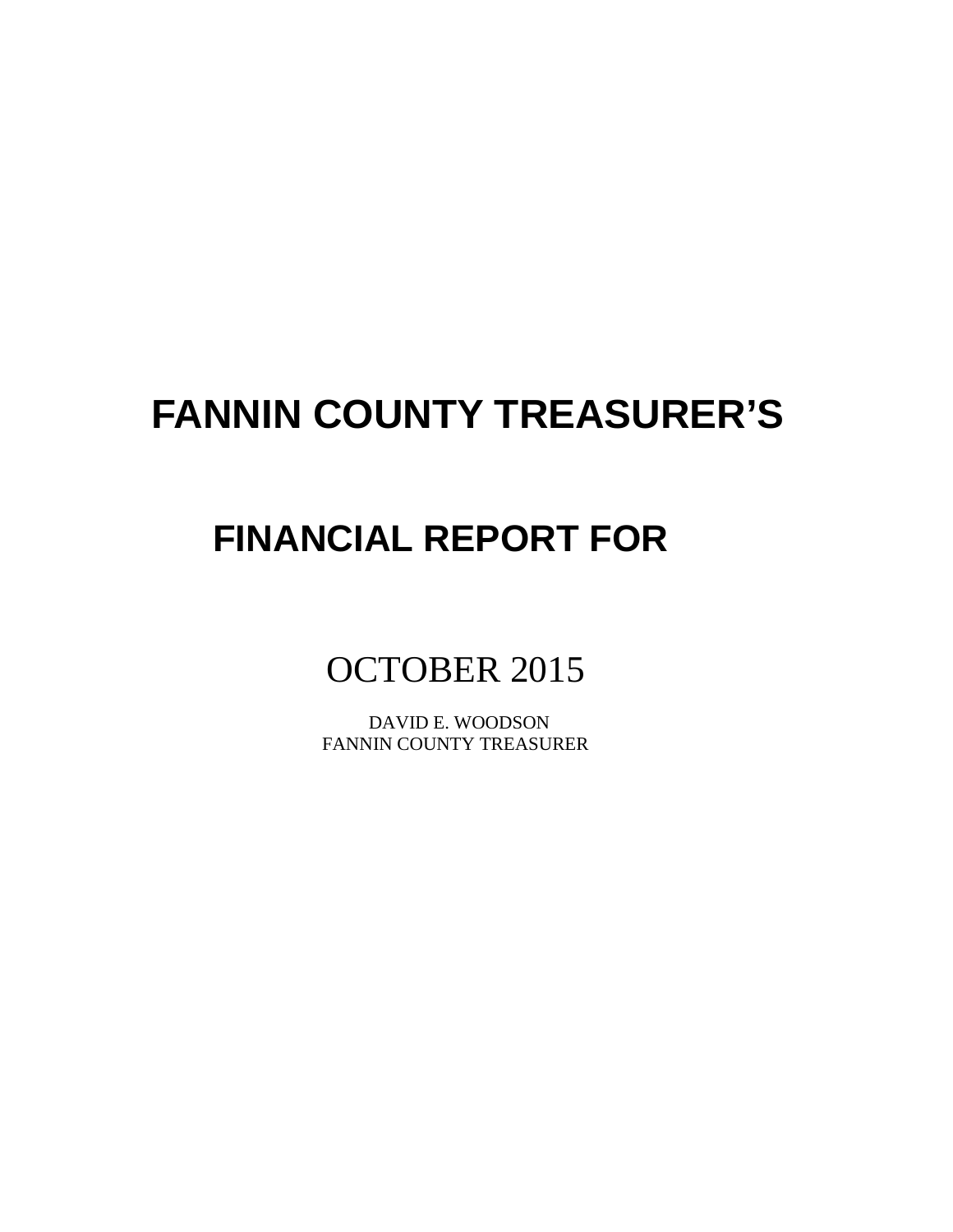TIME:09:27 AM PREPARER:0007

| RECEIPT       | <b>RECEIVED</b> | DATE     | DATE    | DESCRIPTION       | <b>BANK</b> | INCOME  | REPORT | AMOUNT   |
|---------------|-----------------|----------|---------|-------------------|-------------|---------|--------|----------|
| <b>NUMBER</b> | FROM            | RECEIVED | DEPOSIT | OF MONEY RECEIVED | ACCOUNT     | ACCOUNT | CODES  | RECEIVED |
|               |                 |          |         |                   |             |         |        |          |

GENERAL FUND

| ====================================                                                         |                                  |                             |                                                            |                  |                  |            |
|----------------------------------------------------------------------------------------------|----------------------------------|-----------------------------|------------------------------------------------------------|------------------|------------------|------------|
| 0000160002-01 DIST. ATTORNEY TRUST FUND 10-01-2015 10-01-2015 ADMIN. FEES & CERTI 10-103-100 |                                  |                             |                                                            |                  | $10 - 340 - 475$ | 13.90      |
| 0000160002-02 DIST. ATTORNEY TRUST FUND 10-01-2015 10-01-2015 ADMIN. FEES & CERTI 10-103-100 |                                  |                             |                                                            |                  | $10 - 475 - 311$ | 13.46      |
| 0000160003-01 VISION MEDIA GROUP, INC. 10-01-2015 10-01-2015 TOWER RENT OCT. 201 10-103-100  |                                  |                             |                                                            |                  | $10 - 370 - 100$ | 200.00     |
| 0000160004-01 AMERICAN TOWER                                                                 |                                  |                             | $10-01-2015$ $10-01-2015$ OCT. 2015 - 0041073 10-103-100   |                  | $10 - 370 - 115$ | 925.75     |
| 0000160009-01 APPRAISAL DISTRICT                                                             | 10-01-2015 10-01-2015 TAXES      |                             |                                                            | $10 - 103 - 100$ | $10 - 310 - 110$ | 3,910.95   |
| 0000160009-02 APPRAISAL DISTRICT                                                             | 10-01-2015 10-01-2015 TAXES      |                             |                                                            | $10 - 103 - 100$ | $10 - 321 - 901$ | 323.23     |
| 0000160009-07 APPRAISAL DISTRICT                                                             | 10-01-2015 10-01-2015 TAXES      |                             |                                                            | $10 - 103 - 100$ | $10 - 310 - 120$ | 2,251.63   |
| 0000160010-01 TEXPOOL                                                                        |                                  |                             | 10-01-2015 10-01-2015 SEPT. 2015 INTEREST 10-103-175       |                  | $10 - 360 - 100$ | 245.89     |
| 0000160011-01 BOND SUPERVISION                                                               |                                  |                             | 10-02-2015 10-02-2015 WEEK 9/28/15 THRU 1 10-103-100       |                  | $10 - 340 - 573$ | 1,500.00   |
| 0000160012-01 JIMMY L. CLYMER                                                                |                                  |                             | 10-02-2015 10-02-2015 SERVE PAPERS - CONS 10-103-100       |                  | $10 - 340 - 550$ | 75.00      |
| 0000160017-01 TEXAS COMPTROLLER OF                                                           |                                  |                             | 10-05-2015 10-05-2015 TRANSPORT REIMBURSE 10-103-100       |                  | $10 - 370 - 562$ | 1,896.05   |
| 0000160020-01 LEGEND BANK                                                                    |                                  |                             | 10-05-2015 10-05-2015 SEPT. 2015 INTEREST 10-103-100       |                  | $10 - 360 - 100$ | 166.04     |
| 0000160020-27 LEGEND BANK                                                                    |                                  |                             | 10-05-2015 10-05-2015 SEPT. 2015 INTEREST 10-100-100       |                  | $10 - 360 - 100$ | 1.95       |
| 0000160024-01 BOND SUPERVISION                                                               |                                  |                             | 10-08-2015 10-08-2015 WEEK 10/05/15 THRU 10-103-100        |                  | $10 - 340 - 573$ | 670.00     |
| 0000160025-01 APPRAISAL DISTRICT                                                             | 10-08-2015 10-08-2015 TAXES      |                             |                                                            | $10 - 103 - 100$ | $10 - 310 - 110$ | 4,157.79   |
| 0000160025-06 APPRAISAL DISTRICT                                                             | 10-08-2015 10-08-2015 TAXES      |                             |                                                            | $10 - 103 - 100$ | $10 - 310 - 120$ | 1,718.76   |
| 0000160026-01 JP # 1                                                                         | 10-08-2015 10-08-2015 AUG. 2015  |                             |                                                            | $10 - 103 - 100$ | $10 - 318 - 130$ | 6,488.84   |
| 0000160026-02 JP # 1                                                                         | 10-08-2015 10-08-2015 AUG. 2015  |                             |                                                            | $10 - 103 - 100$ | $10 - 340 - 560$ | 267.79     |
| 0000160026-03 JP # 1                                                                         | 10-08-2015 10-08-2015 AUG. 2015  |                             |                                                            | $10 - 103 - 100$ | $10 - 350 - 455$ | 1,756.95   |
| 0000160026-04 JP # 1                                                                         | 10-08-2015 10-08-2015 AUG. 2015  |                             |                                                            | $10 - 103 - 100$ | $10 - 370 - 166$ | 46.61      |
| 0000160026-05 JP # 1                                                                         | 10-08-2015 10-08-2015 AUG. 2015  |                             |                                                            | $10 - 103 - 100$ | $10 - 370 - 167$ | 310.60     |
| 0000160026-06 JP # 1                                                                         | 10-08-2015 10-08-2015 AUG. 2015  |                             |                                                            | $10 - 103 - 100$ | $10 - 340 - 455$ | 1,921.38   |
| 0000160026-07 JP # 1                                                                         | 10-08-2015 10-08-2015 AUG. 2015  |                             |                                                            | $10 - 103 - 100$ | $10 - 340 - 550$ | 457.18     |
| 0000160026-08 JP # 1                                                                         | 10-08-2015 10-08-2015 AUG. 2015  |                             |                                                            | $10 - 103 - 100$ | $10 - 360 - 100$ | 0.36       |
| 0000160027-01 OFFICE OF COURT ADMIN.                                                         |                                  |                             | 10-09-2015 10-09-2015 FY15 EXTRAORDINARY 10-103-100        |                  | $10 - 330 - 437$ | 141,466.00 |
| 0000160028-01 COMPTROLLER - STATE FISCA 10-09-2015 10-09-2015 SEPT. 2015 - LOCAL 10-103-100  |                                  |                             |                                                            |                  | $10 - 318 - 160$ | 57, 316.58 |
| 0000160029-01 HEALTH INSPECTOR                                                               |                                  |                             | 10-09-2015 10-09-2015 SEPT. 2015- PERMITS 10-103-100       |                  | $10 - 320 - 300$ | 6,280.04   |
| 0000160030-01 RAYMOND O'CONNOR                                                               |                                  |                             | $10-09-2015$ $10-09-2015$ CONSTABLE # 2 - SER $10-103-100$ |                  | $10 - 340 - 550$ | 70.00      |
| 0000160036-01 FANNIN COUNTY CSCD                                                             |                                  |                             | 10-13-2015 10-13-2015 RESTITUTION - RONNI 10-103-100       |                  | $10 - 370 - 130$ | 32.45      |
| 0000160037-01 JP # 3                                                                         | 10-13-2015 10-13-2015 SEPT. 2015 |                             |                                                            | $10 - 103 - 100$ | $10 - 318 - 130$ | 1,361.21   |
| 0000160037-02 JP # 3                                                                         |                                  |                             | 10-13-2015 10-13-2015 SEPT. 2015                           | $10 - 103 - 100$ | $10 - 340 - 560$ | 14.48      |
| 0000160037-03 JP # 3                                                                         | 10-13-2015 10-13-2015 SEPT. 2015 |                             |                                                            | $10 - 103 - 100$ | $10 - 350 - 457$ | 210.00     |
| 0000160037-04 JP # 3                                                                         |                                  |                             | 10-13-2015 10-13-2015 SEPT. 2015                           | $10 - 103 - 100$ | $10 - 370 - 163$ | 13.60      |
| 0000160037-05 JP # 3                                                                         |                                  |                             | 10-13-2015 10-13-2015 SEPT. 2015                           | $10 - 103 - 100$ | $10 - 370 - 164$ | 54.40      |
| 0000160037-06 JP # 3                                                                         | 10-13-2015 10-13-2015 SEPT. 2015 |                             |                                                            | $10 - 103 - 100$ | $10 - 370 - 166$ | 9.47       |
| 0000160037-07 JP # 3                                                                         | 10-13-2015 10-13-2015 SEPT. 2015 |                             |                                                            | $10 - 103 - 100$ | $10 - 370 - 167$ | 63.16      |
| 0000160037-08 JP # 3                                                                         | 10-13-2015 10-13-2015 SEPT. 2015 |                             |                                                            | $10 - 103 - 100$ | $10 - 340 - 457$ | 342.95     |
| 0000160037-09 JP # 3                                                                         |                                  |                             | 10-13-2015 10-13-2015 SEPT. 2015                           | $10 - 103 - 100$ | $10 - 340 - 550$ | 385.86     |
| 0000160038-01 LEONARD HOUSING AUTHORITY 10-13-2015 10-13-2015 PILOT 2015                     |                                  |                             |                                                            | $10 - 103 - 100$ | $10 - 310 - 110$ | 2,004.57   |
| 0000160039-01 US BANK                                                                        |                                  |                             | 10-13-2015 10-13-2015 PARTIAL JULY 2015 & 10-103-100       |                  | $10 - 319 - 553$ | 28,960.00  |
| 0000160041-01 FANNIN COUNTY HEALTH DEPT 10-14-2015 10-14-2015 SEPT. 2015 PERMITS 10-103-100  |                                  |                             |                                                            |                  | $10 - 320 - 545$ | 1,325.00   |
| 0000160042-01 TAX A/C                                                                        |                                  |                             | 10-14-2015 10-14-2015 WEEK 10/02/15 152 T 10-103-100       |                  | $10 - 321 - 250$ | 760.00     |
| 0000160043-01 TAX A/C                                                                        |                                  |                             | 10-14-2015 10-14-2015 WEEK 10/02/15                        | $10 - 103 - 100$ | $10 - 321 - 200$ | 2,333.95   |
| 0000160044-01 TAX A/C                                                                        |                                  |                             | 10-14-2015 10-14-2015 WEEK 9/29/15                         | $10 - 103 - 100$ | $10 - 321 - 200$ | 1,617.95   |
| 0000160045-01 TAX A/C                                                                        |                                  |                             | 10-14-2015 10-14-2015 WEEK 9/25/15 179 TI 10-103-100       |                  | $10 - 321 - 250$ | 895.00     |
| 0000160047-01 FANNIN MANAGEMENT SERVICE 10-15-2015 10-15-2015 1ST QTR. 2016                  |                                  |                             |                                                            | $10 - 103 - 100$ | $10 - 367 - 100$ | 50,000.00  |
| 0000160048-01 OFFICE OF COURT ADMIN.                                                         |                                  |                             | 10-16-2015 10-16-2015 FY15 FORMULA GRANT- 10-103-100       |                  | $10 - 330 - 437$ | 10,473.75  |
| 0000160050-01 COMPTROLLER - STATE FISCA 10-16-2015 10-16-2015 MIXED BEV. TAX -MB 10-103-100  |                                  |                             |                                                            |                  | $10 - 318 - 140$ | 3,373.51   |
| 0000160051-01 APPRAISAL DISTRICT                                                             |                                  | 10-16-2015 10-16-2015 TAXES |                                                            | $10 - 103 - 100$ | $10 - 321 - 901$ | 424.89     |
| 0000160051-02 APPRAISAL DISTRICT                                                             |                                  | 10-16-2015 10-16-2015 TAXES |                                                            | $10 - 103 - 100$ | $10 - 310 - 120$ | 19,767.10  |
| 0000160053-01 TEXAS ASSOCIATION OF                                                           |                                  |                             | 10-16-2015 10-16-2015 REIMBURSEMENT OF                     | $10 - 103 - 100$ |                  |            |
|                                                                                              |                                  |                             | 10-16-2015 10-16-2015 WEEK 10/12/15 THRU 10-103-100        |                  | $10 - 370 - 130$ | 1,000.00   |
| 0000160054-01 BOND SUPERVISION                                                               |                                  |                             |                                                            |                  | $10 - 340 - 573$ | 1,065.00   |
| 0000160055-01 TAX A/C                                                                        |                                  |                             | 10-20-2015 10-20-2015 WEEK 10/09/15 153 T 10-103-100       |                  | $10 - 321 - 250$ | 765.00     |
| 0000160056-01 TAX A/C                                                                        |                                  |                             | 10-20-2015 10-20-2015 WEEK 10/09/15                        | $10 - 103 - 100$ | $10 - 321 - 200$ | 5.70       |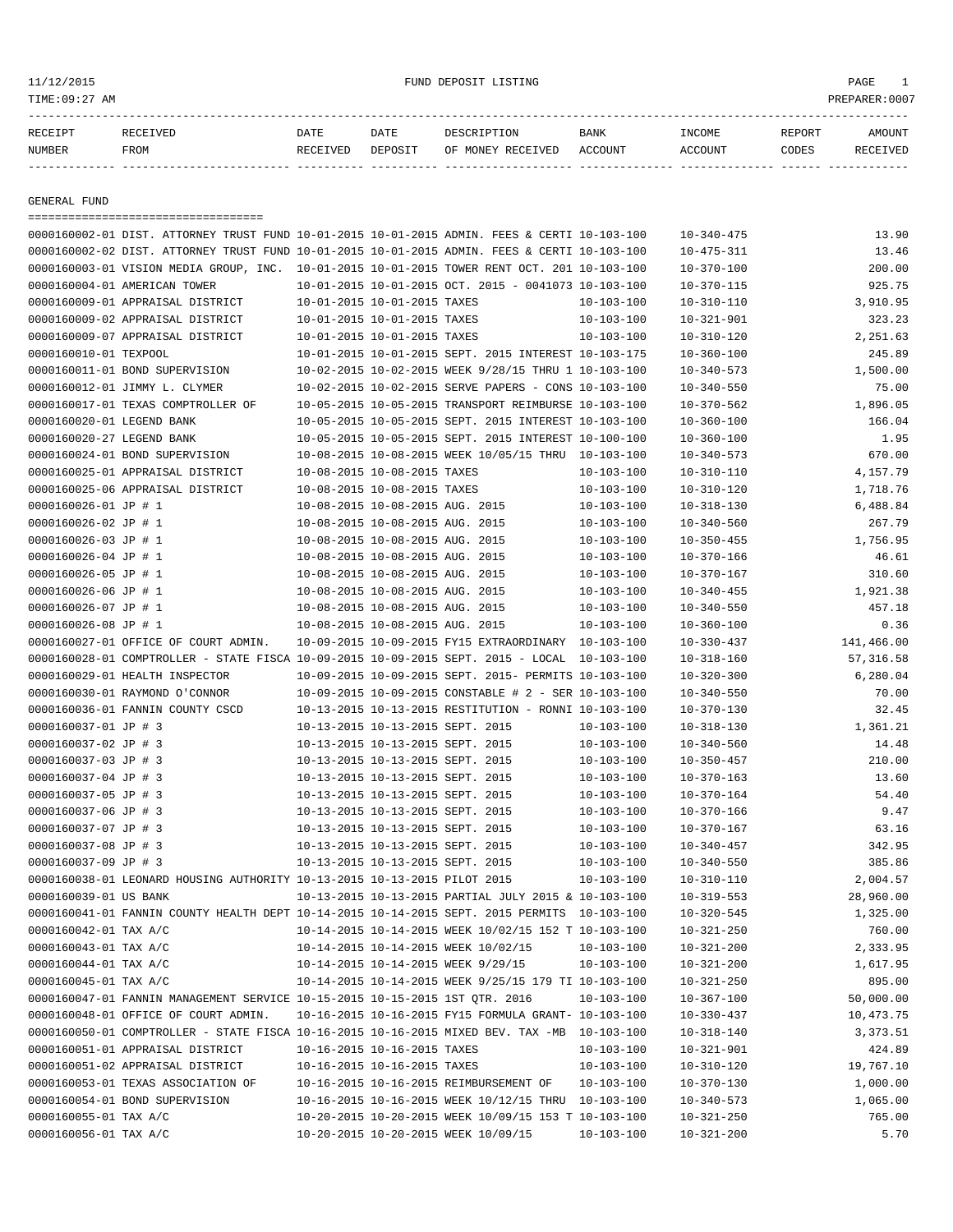11/12/2015 FUND DEPOSIT LISTING PAGE 2

| RECEIPT | RECEIVED | DATE     | DATE    | DESCRIPTION       | <b>BANK</b> | INCOME  | <b>REPORT</b> | AMOUNT          |
|---------|----------|----------|---------|-------------------|-------------|---------|---------------|-----------------|
| NUMBER  | FROM     | RECEIVED | DEPOSIT | OF MONEY RECEIVED | ACCOUNT     | ACCOUNT | CODES         | <b>RECEIVED</b> |
|         |          |          |         |                   |             |         |               |                 |

GENERAL FUND

| =====================================                                                        |                             |                             |                                                              |                  |                  |            |
|----------------------------------------------------------------------------------------------|-----------------------------|-----------------------------|--------------------------------------------------------------|------------------|------------------|------------|
|                                                                                              |                             |                             |                                                              |                  |                  |            |
| 0000160057-01 TAX A/C                                                                        |                             |                             | 10-20-2015 10-20-2015 WEEK 10/02/15                          | $10 - 103 - 100$ | $10 - 321 - 200$ | 3.80       |
| 0000160058-01 TAX A/C                                                                        |                             |                             | 10-20-2015 10-20-2015 WEEK 9/25/15                           | $10 - 103 - 100$ | $10 - 321 - 200$ | 5.70       |
| 0000160059-01 TAX A/C                                                                        |                             |                             | 10-20-2015 10-20-2015 WEEK 10/09/15                          | $10 - 103 - 100$ | $10 - 321 - 200$ | 1,583.20   |
| 0000160063-01 COCA-COLA REFRESHMENTS                                                         |                             |                             | 10-20-2015 10-20-2015 COCA-COLA COMMISSIO 10-103-100         |                  | $10 - 370 - 565$ | 51.61      |
| 0000160067-01 TAX A/C                                                                        |                             |                             | 10-21-2015 10-21-2015 WEEK 10/16/15                          | $10 - 103 - 100$ | $10 - 321 - 200$ | 1,463.25   |
| 0000160068-01 TAX A/C                                                                        |                             |                             | 10-21-2015 10-21-2015 WEEK 10/16/15 169 T 10-103-100         |                  | $10 - 321 - 250$ | 845.00     |
| 0000160069-01 APPRAISAL DISTRICT                                                             |                             | 10-22-2015 10-22-2015 TAXES |                                                              | $10 - 103 - 100$ | $10 - 310 - 110$ | 24,613.85  |
| 0000160069-02 APPRAISAL DISTRICT                                                             |                             | 10-22-2015 10-22-2015 TAXES |                                                              | $10 - 103 - 100$ | $10 - 321 - 901$ | 139.98     |
| 0000160069-07 APPRAISAL DISTRICT                                                             | 10-22-2015 10-22-2015 TAXES |                             |                                                              | $10 - 103 - 100$ | $10 - 310 - 120$ | 28,639.85  |
| 0000160073-01 BOND SUPERVISION                                                               |                             |                             | 10-23-2015 10-23-2015 W/E 10/19/15 THRU 1 10-103-100         |                  | $10 - 340 - 573$ | 1,430.00   |
| 0000160077-01 DISTRICT COURTS -                                                              |                             |                             | 10-26-2015 10-26-2015 COUNTY SUPP. FOR ST 10-103-100         |                  | $10 - 370 - 152$ | 359.81     |
| 0000160082-01 THE AMERICAN BOTTLING COM 10-26-2015 10-26-2015 DR. PEPPER COMMISSI 10-103-100 |                             |                             |                                                              |                  | $10 - 370 - 510$ | 48.00      |
| 0000160083-01 SEURUS                                                                         |                             |                             | 10-26-2015 10-26-2015 SEPT. 2015 COMMISSI 10-103-100         |                  | $10 - 319 - 420$ | 7,822.21   |
| 0000160084-01 AMERICAN TOWER                                                                 |                             |                             | $10-26-2015$ $10-26-2015$ NOV, $2015$ - PN-4711 $10-103-100$ |                  | $10 - 370 - 115$ | 925.75     |
| 0000160085-01 SURETY BAIL BOND<br>TRUST                                                      |                             |                             | 10-26-2015 10-26-2015 STATE CRIMINAL COST 10-103-100         |                  | $10 - 352 - 100$ | 192.00     |
| 0000160085-02 SURETY BAIL BOND TRUST                                                         |                             |                             | 10-26-2015 10-26-2015 STATE CRIMINAL COST 10-103-100         |                  | $10 - 409 - 489$ | 1,728.00   |
| 0000160087-01 TAX A/C                                                                        |                             |                             | 10-27-2015 10-27-2015 WEEK 10/23/15                          | $10 - 103 - 100$ | $10 - 321 - 200$ | 1,263.60   |
| 0000160088-01 TAX A/C                                                                        |                             |                             | 10-27-2015 10-27-2015 WEEK 10/23/15 168 T 10-103-100         |                  | $10 - 321 - 250$ | 840.00     |
| 0000160091-01 APPRAISAL DISTRICT                                                             |                             | 10-28-2015 10-28-2015 TAXES |                                                              | $10 - 103 - 100$ | $10 - 310 - 110$ | 120,419.09 |
| 0000160091-06 APPRAISAL DISTRICT                                                             |                             | 10-28-2015 10-28-2015 TAXES |                                                              | $10 - 103 - 100$ | $10 - 310 - 120$ | 7,598.99   |
| 0000160092-01 BOBBY HOWERY                                                                   |                             |                             | 10-29-2015 10-29-2015 3RD QTR. CANDY COMM 10-103-100         |                  | $10 - 370 - 509$ | 68.10      |
| 0000160093-01 BOND SUPERVISION                                                               |                             |                             | 10-30-2015 10-30-2015 WEEK 10/26/15 THRU                     | $10 - 103 - 100$ | $10 - 340 - 573$ | 1,040.00   |
| 0000160094-01 DEPT. OF INTERIOR                                                              |                             |                             | 10-30-2015 10-30-2015 PAYMENT IN LIEU OF                     | $10 - 103 - 100$ | $10 - 318 - 120$ | 2,925.43   |

FUND TOTAL 565,718.95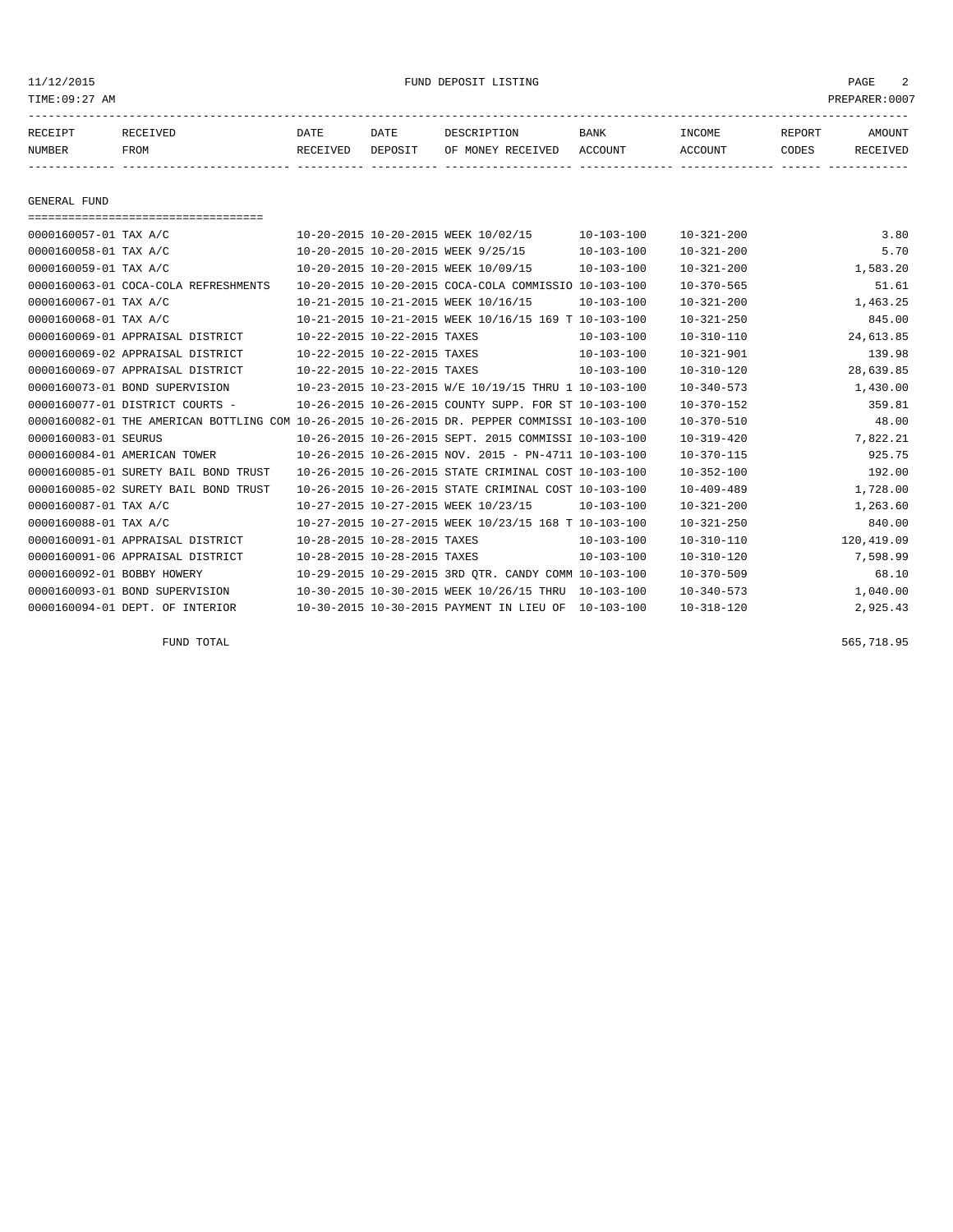0000160037-10 JP # 3 10-13-2015 10-13-2015 SEPT. 2015 11-103-100 11-340-651 47.37

| TIME:09:27 AM                                         |                  |                  |                                 |                                                      |                  |                          |                 | PREPARER:0007      |
|-------------------------------------------------------|------------------|------------------|---------------------------------|------------------------------------------------------|------------------|--------------------------|-----------------|--------------------|
| RECEIPT<br>NUMBER                                     | RECEIVED<br>FROM | DATE<br>RECEIVED | DATE<br>DEPOSIT                 | DESCRIPTION<br>OF MONEY RECEIVED                     | BANK<br>ACCOUNT  | <b>TNCOME</b><br>ACCOUNT | REPORT<br>CODES | AMOUNT<br>RECEIVED |
| COURTHOUSE SECURITY                                   |                  |                  |                                 |                                                      |                  |                          |                 |                    |
| ========================<br>0000160020-02 LEGEND BANK |                  |                  |                                 | 10-05-2015 10-05-2015 SEPT. 2015 INTEREST 11-103-100 |                  | $11 - 360 - 100$         |                 | 6.99               |
| 0000160026-09 JP # 1                                  |                  |                  | 10-08-2015 10-08-2015 AUG. 2015 |                                                      | $11 - 103 - 100$ | $11 - 340 - 651$         |                 | 233.00             |

FUND TOTAL 287.36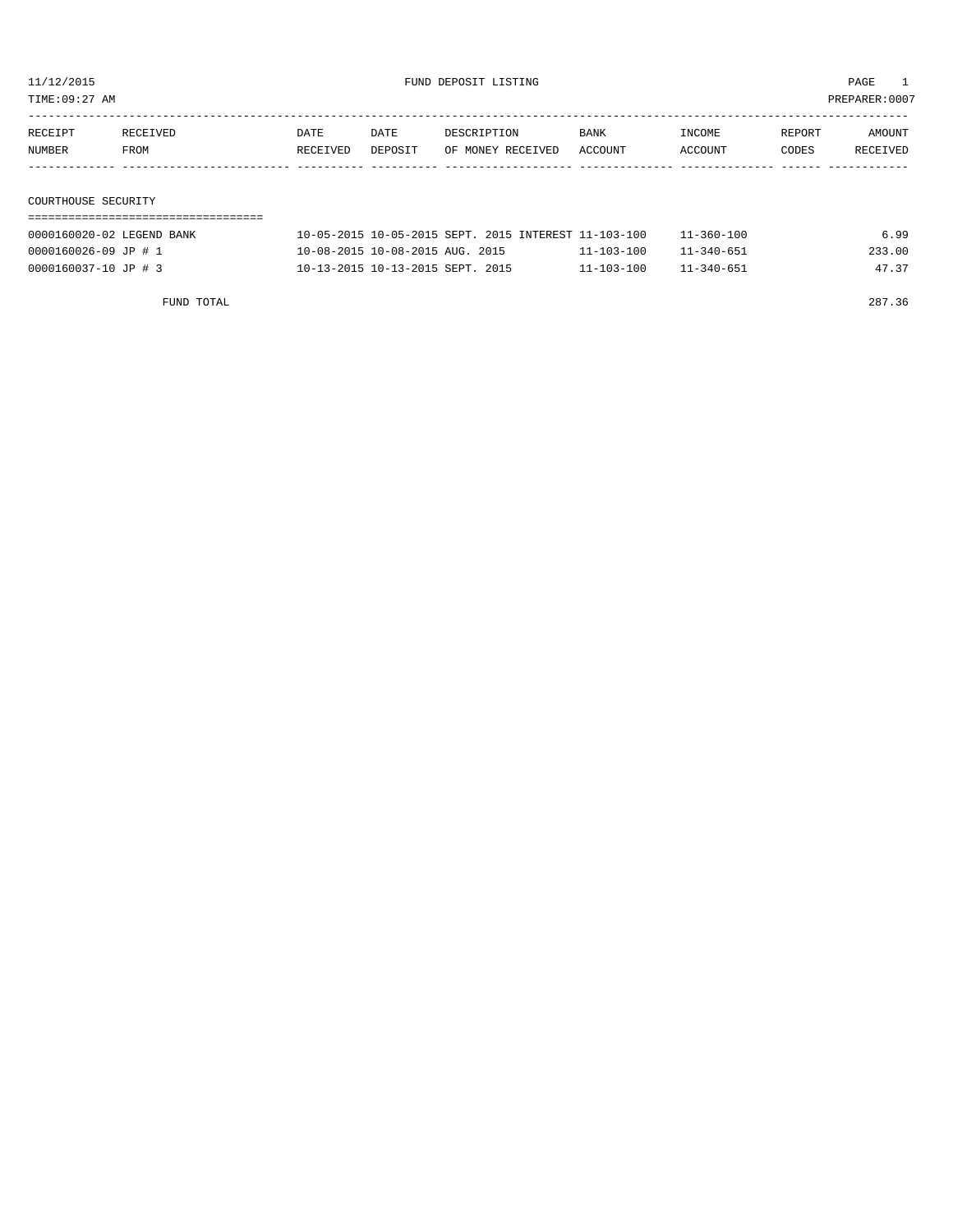TIME:09:27 AM PREPARER:0007 ----------------------------------------------------------------------------------------------------------------------------------- RECEIPT RECEIVED DATE DATE DESCRIPTION BANK INCOME REPORT AMOUNT NUMBER FROM RECEIVED DEPOSIT OF MONEY RECEIVED ACCOUNT ACCOUNT CODES RECEIVED ------------- ------------------------- ---------- ---------- ------------------- -------------- -------------- ------ ------------ CO.CLK.VITAL STAT.FEE

===================================

| 0000160020-03<br><b>I DODAID</b><br>BANK<br>LEGEND. | . | $10 - 05 - 2015$ SEPT. | 2015 | INTEREST 12- | $2 - 103 - 100$ | 100<br>$-360 - 7$<br>$\lambda -$ | ں . |
|-----------------------------------------------------|---|------------------------|------|--------------|-----------------|----------------------------------|-----|
|                                                     |   |                        |      |              |                 |                                  |     |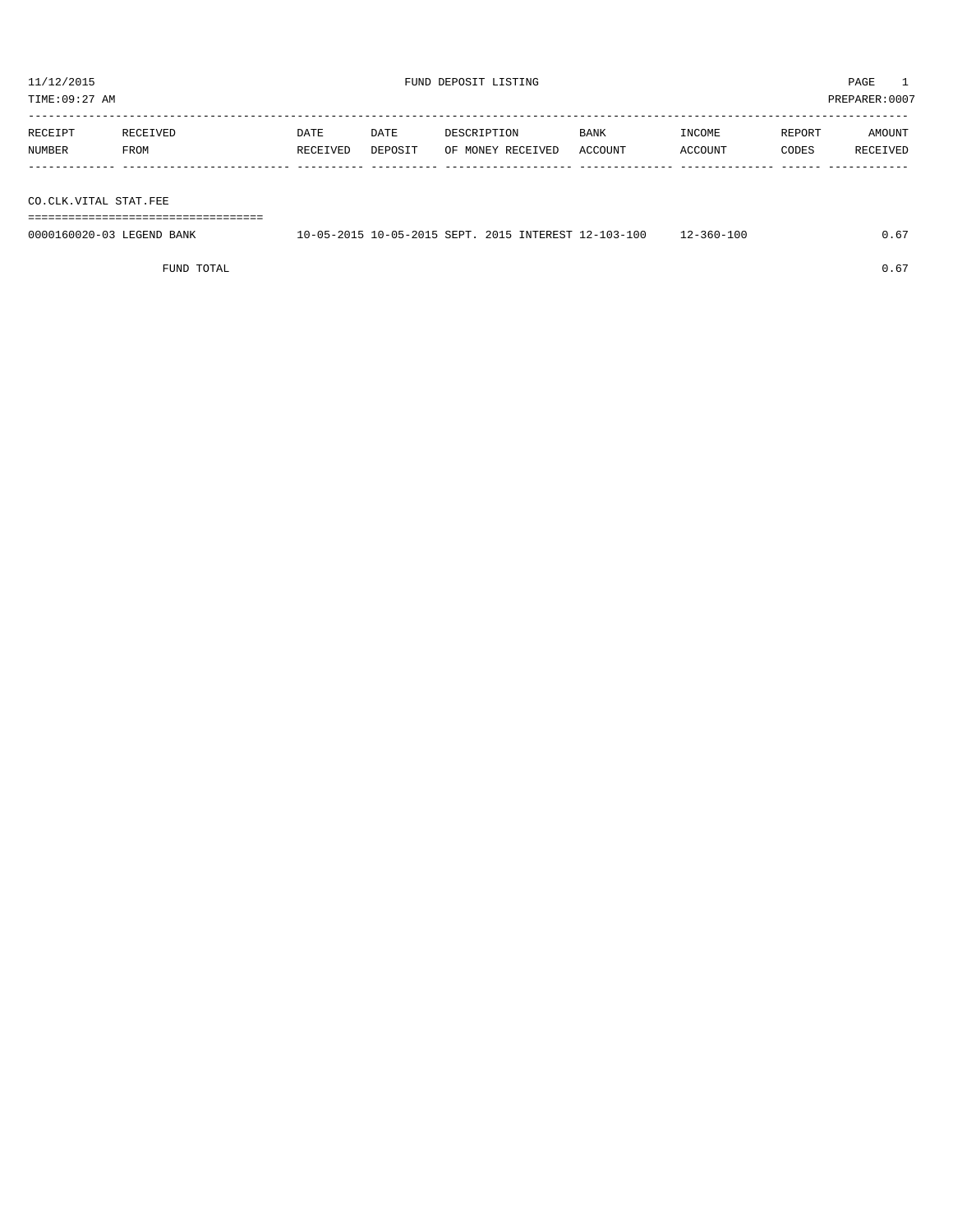11/12/2015 FUND DEPOSIT LISTING PAGE 1

| RECEIPT               | RECEIVED | DATE     | DATE    | DESCRIPTION       | BANK    | INCOME  | REPORT | AMOUNT   |  |  |  |
|-----------------------|----------|----------|---------|-------------------|---------|---------|--------|----------|--|--|--|
| NUMBER                | FROM     | RECEIVED | DEPOSIT | OF MONEY RECEIVED | ACCOUNT | ACCOUNT | CODES  | RECEIVED |  |  |  |
|                       |          |          |         |                   |         |         |        |          |  |  |  |
|                       |          |          |         |                   |         |         |        |          |  |  |  |
| BAIL BONDS TRUST FUND |          |          |         |                   |         |         |        |          |  |  |  |
|                       |          |          |         |                   |         |         |        |          |  |  |  |

| 0000160018-01 FANNIN COUNTY BAIL BONDS  10-05-2015  10-05-2015  BOND FEES |                                 | $13 - 103 - 113$ | $13 - 345 - 113$ | 60.00  |
|---------------------------------------------------------------------------|---------------------------------|------------------|------------------|--------|
| 0000160019-01 CARPENTER'S BAIL BONDS                                      | 10-05-2015 10-05-2015 BOND FEES | $13 - 103 - 113$ | $13 - 345 - 113$ | 45.00  |
| 0000160070-01 CARPENTER'S BAIL BONDS                                      | 10-22-2015 10-22-2015 BOND FEES | $13 - 103 - 113$ | 13-345-113       | 120.00 |
| 0000160071-01 FANNIN COUNTY BAIL BONDS                                    | 10-22-2015 10-22-2015 BOND FEES | $13 - 103 - 113$ | $13 - 345 - 113$ | 75.00  |
| 0000160072-01 J. WYNN DILLARD                                             | 10-22-2015 10-22-2015 BOND FEES | $13 - 103 - 113$ | $13 - 345 - 113$ | 30.00  |
|                                                                           |                                 |                  |                  |        |

FUND TOTAL 330.00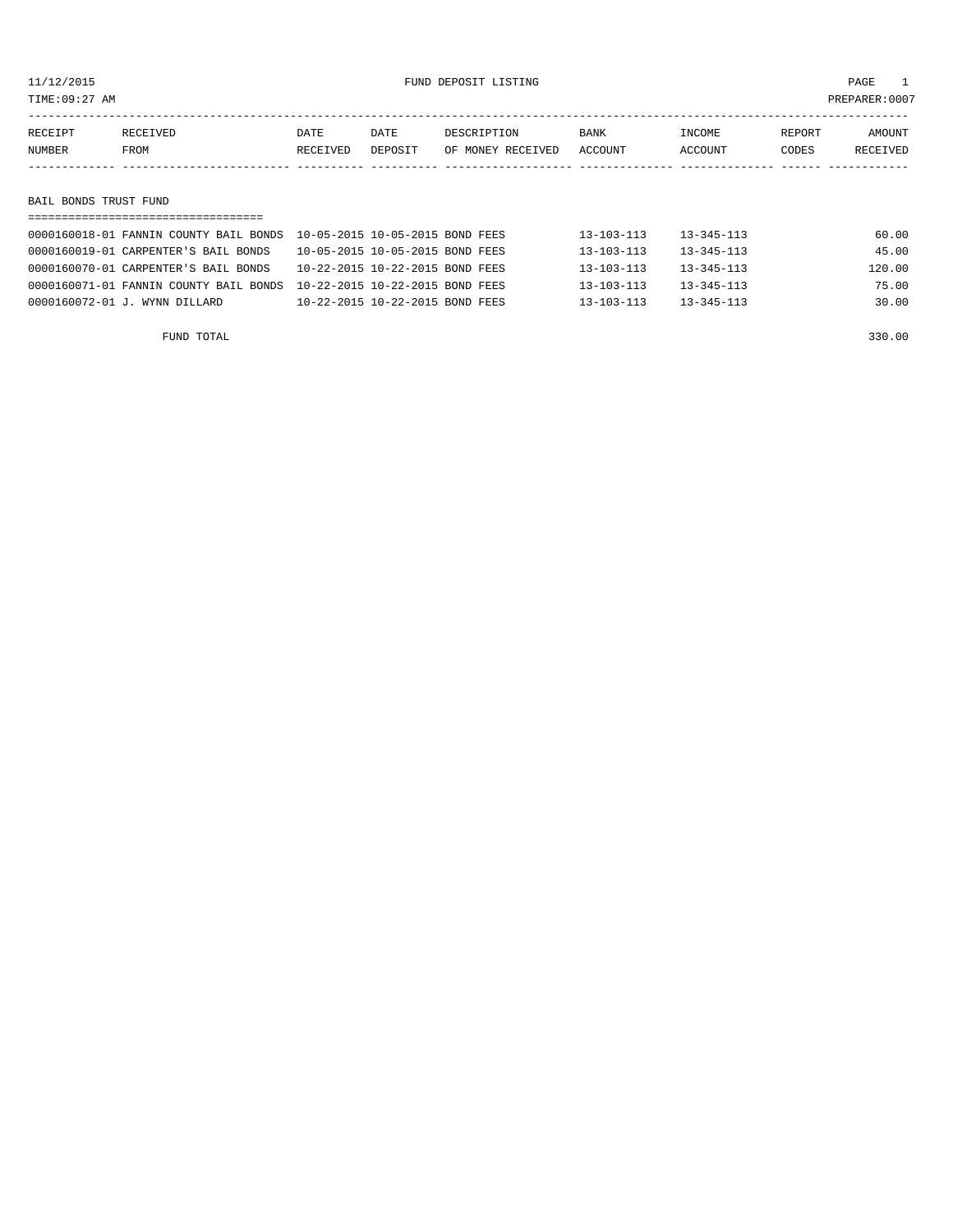| TIME:09:27 AM            |          |          |         |                   |             |         |        | PREPARER:0007 |
|--------------------------|----------|----------|---------|-------------------|-------------|---------|--------|---------------|
| RECEIPT                  | RECEIVED | DATE     | DATE    | DESCRIPTION       | <b>BANK</b> | INCOME  | REPORT | AMOUNT        |
| NUMBER                   | FROM     | RECEIVED | DEPOSIT | OF MONEY RECEIVED | ACCOUNT     | ACCOUNT | CODES  | RECEIVED      |
|                          |          |          |         |                   |             |         |        |               |
| JUSTICE CT.BLDG.SECURITY |          |          |         |                   |             |         |        |               |
|                          |          |          |         |                   |             |         |        |               |

| 0000160026-10 JP # 1 | 10-08-2015 10-08-2015 AUG. 2015  | 14-103-100       | 14-370-168 |  |
|----------------------|----------------------------------|------------------|------------|--|
| 0000160037-11 JP # 3 | 10-13-2015 10-13-2015 SEPT. 2015 | $14 - 103 - 100$ | 14-370-168 |  |

FUND TOTAL 93.38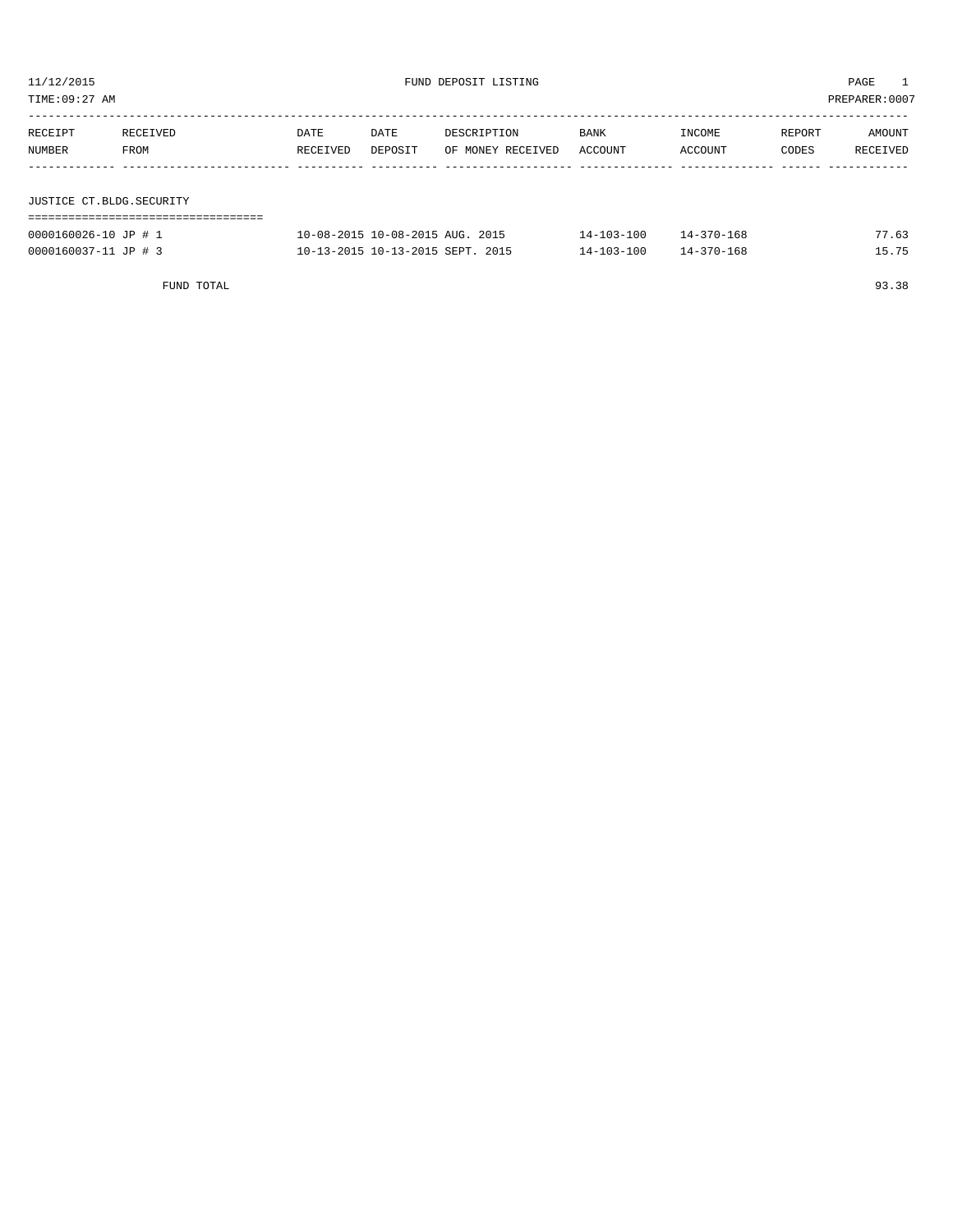TIME:09:27 AM PREPARER:0007 ----------------------------------------------------------------------------------------------------------------------------------- RECEIPT RECEIVED DATE DATE DESCRIPTION BANK INCOME REPORT AMOUNT

| <b>NUMBER</b> | FROM | RECEIVED | DEPOSIT | OF MONEY RECEIVED | ACCOUNT | ACCOUNT | CODES | <b>RECEIVED</b> |
|---------------|------|----------|---------|-------------------|---------|---------|-------|-----------------|
|               |      |          |         |                   |         |         |       |                 |

CO.JUDGE EXCESS SUPP. ===================================

| 0000160049-01 DIST. COURTS- COMPTROLLER 10-16-2015 10-16-2015 EXCESS CONST. JUD. 16-103-100 |  |  |  |  | $16 - 370 - 149$ | 709.21 |
|---------------------------------------------------------------------------------------------|--|--|--|--|------------------|--------|
|                                                                                             |  |  |  |  |                  |        |

FUND TOTAL 709.21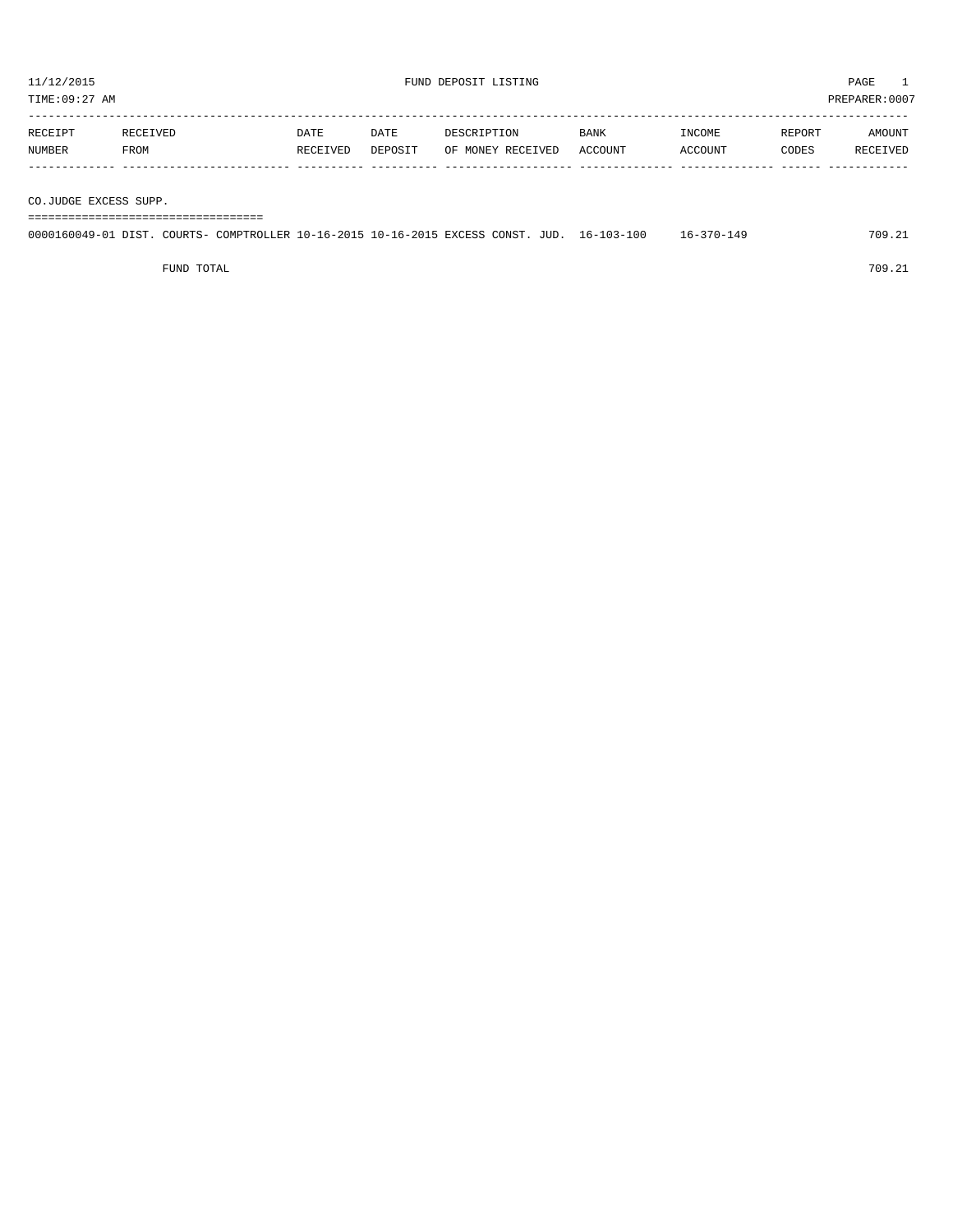TIME:09:27 AM PREPARER:0007 ----------------------------------------------------------------------------------------------------------------------------------- RECEIPT RECEIVED DATE DATE DESCRIPTION BANK INCOME REPORT AMOUNT

| NUMBER                   | FROM | RECEIVED | DEPOSIT OF MONEY RECEIVED ACCOUNT |  | ACCOUNT | CODES | RECEIVED |
|--------------------------|------|----------|-----------------------------------|--|---------|-------|----------|
|                          |      |          |                                   |  |         |       |          |
|                          |      |          |                                   |  |         |       |          |
| PROBATE JUDGES EDUCATION |      |          |                                   |  |         |       |          |
|                          |      |          |                                   |  |         |       |          |

| 0000160016-01<br>$\pi\pi\pi\pi\pi$<br>$\sim$ $\sim$ $\sim$<br>ATION<br>7.XAS<br>--<br>. | $10 - 05 - 201$<br>$-2015$<br>$0 - 0.5 -$<br>MAX<br>TMBURSEMENT<br>$\blacksquare$<br>- R H.<br>$\mathcal{L} \cup \mathcal{L}$ | -100<br>$\sqrt{2}$<br>-- | $\cap$ $\cap$ | 00<br>750 |
|-----------------------------------------------------------------------------------------|-------------------------------------------------------------------------------------------------------------------------------|--------------------------|---------------|-----------|
|                                                                                         |                                                                                                                               |                          |               |           |

FUND TOTAL 750.00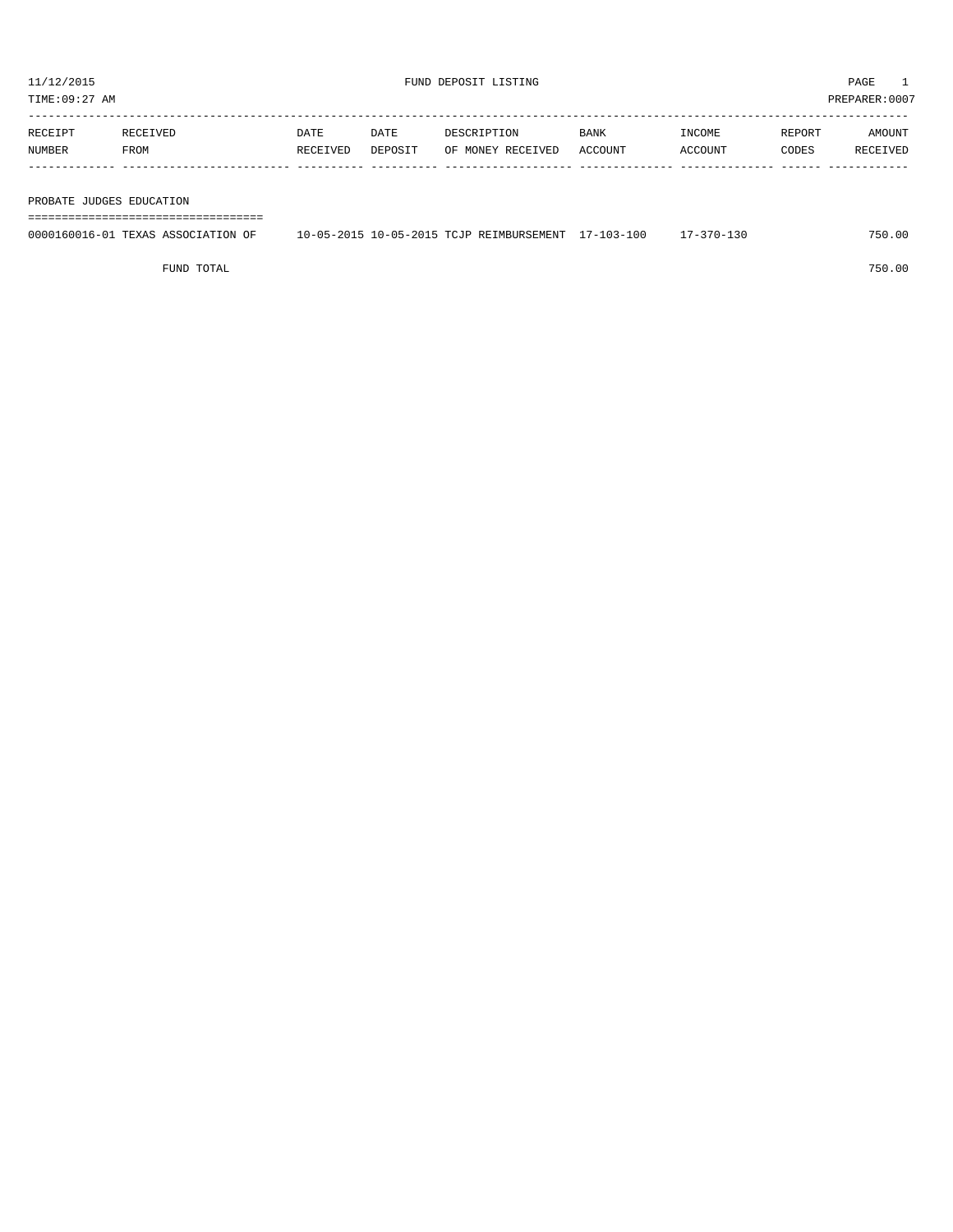| TIME:09:27 AM |          |          |         |                   |             |         |        | PREPARER: 0007 |
|---------------|----------|----------|---------|-------------------|-------------|---------|--------|----------------|
| RECEIPT       | RECEIVED | DATE     | DATE    | DESCRIPTION       | <b>BANK</b> | INCOME  | REPORT | AMOUNT         |
| <b>NUMBER</b> | FROM     | RECEIVED | DEPOSIT | OF MONEY RECEIVED | ACCOUNT     | ACCOUNT | CODES  | RECEIVED       |
|               |          |          |         |                   |             |         |        |                |

CO.CLERK RECORD MNGMT.

===================================

| 0000160020-04<br>LEGEND<br>BANK | $10 - 05 - 2015$ SEPT.<br>$0 - 05 - 2015$ | 2015<br>INTEREST 18-103-100 | 18-360-100 | 2.06 |
|---------------------------------|-------------------------------------------|-----------------------------|------------|------|
|                                 |                                           |                             |            |      |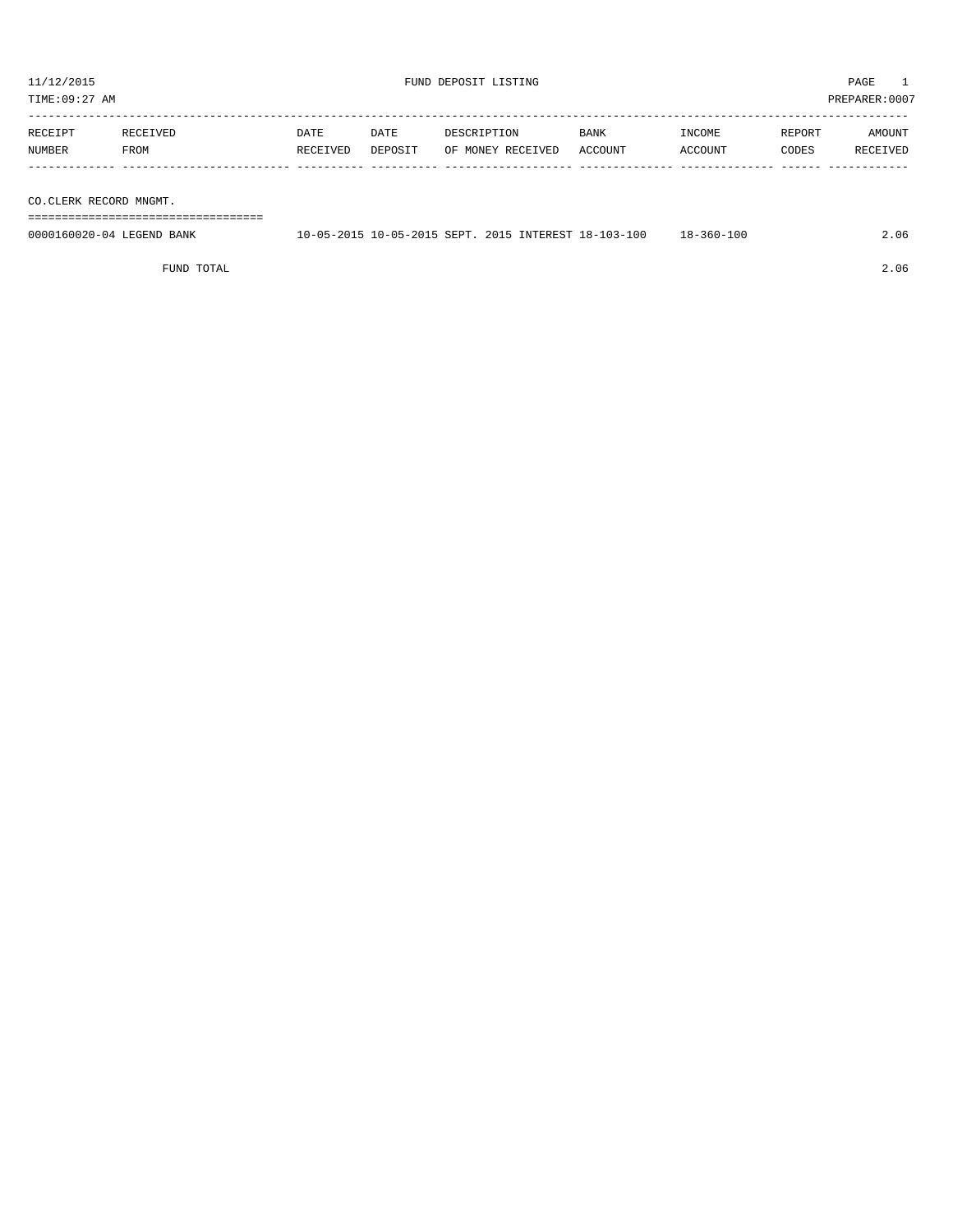TIME:09:27 AM PREPARER:0007 ----------------------------------------------------------------------------------------------------------------------------------- RECEIPT RECEIVED DATE DATE DESCRIPTION BANK INCOME REPORT AMOUNT NUMBER FROM RECEIVED DEPOSIT OF MONEY RECEIVED ACCOUNT ACCOUNT CODES RECEIVED ------------- ------------------------- ---------- ---------- ------------------- -------------- -------------- ------ ------------

DIST.CLK.RECORDS MNGMT.

===================================

| 0000160020-05 LEGEND BANK | 10-05-2015 10-05-2015 SEPT. 2015 INTEREST 19-103-100 |  | 19-360-100 | 0.32 |
|---------------------------|------------------------------------------------------|--|------------|------|
|                           |                                                      |  |            |      |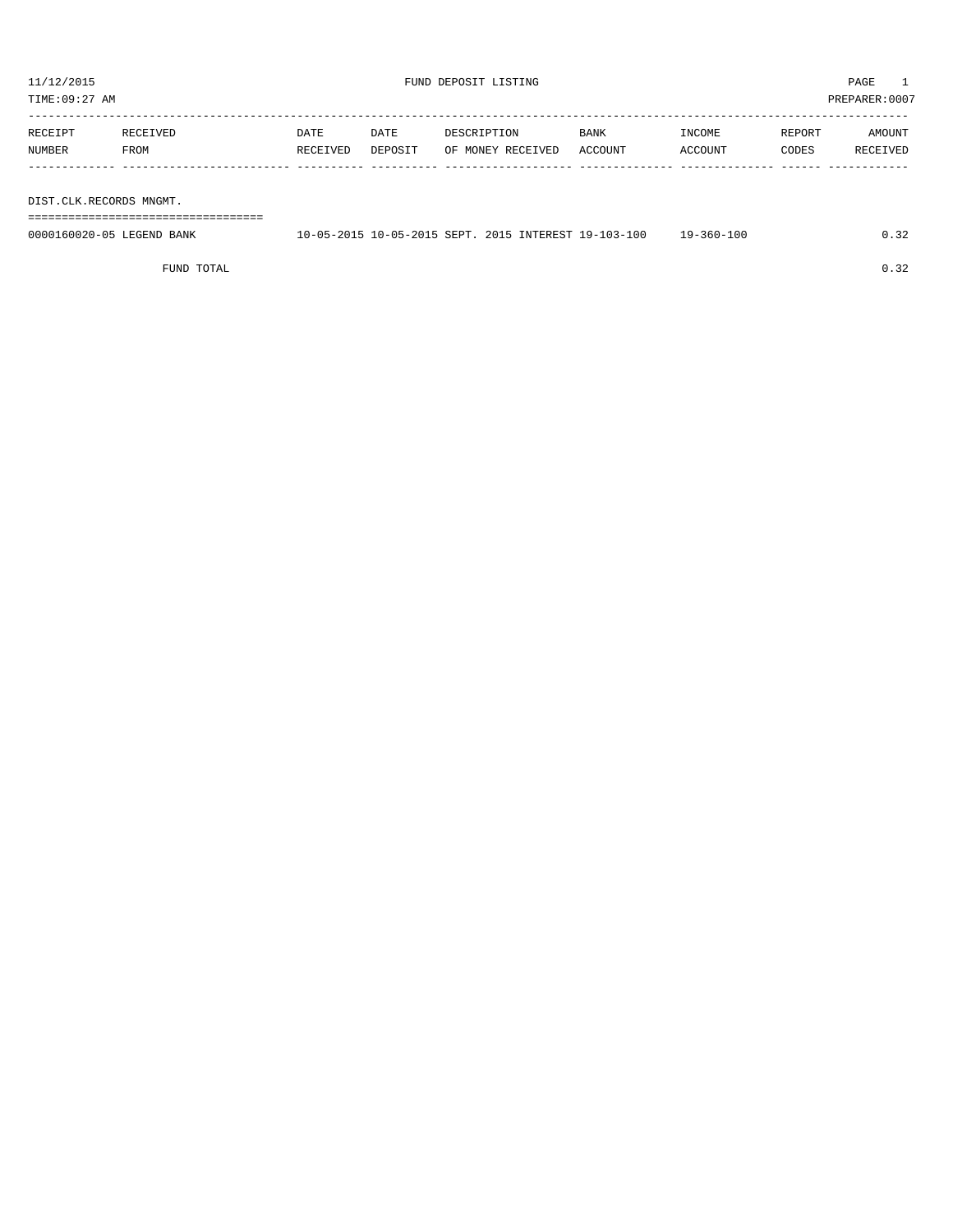TIME:09:27 AM PREPARER:0007

| RECEIPT | RECEIVED | <b>DATE</b> | DATE    | DESCRIPTION       | BANK    | INCOME  | REPORT | <b>AMOUNT</b> |
|---------|----------|-------------|---------|-------------------|---------|---------|--------|---------------|
| NUMBER  | FROM     | RECEIVED    | DEPOSIT | OF MONEY RECEIVED | ACCOUNT | ACCOUNT | CODES  | RECEIVED      |
|         |          |             |         |                   |         |         |        |               |
|         |          |             |         |                   |         |         |        |               |
|         |          |             |         |                   |         |         |        |               |

COUNTY OFFICES REC.MNGMT.

===================================

| 0000160020-06 LEGEND BANK | 10-05-2015 10-05-2015 SEPT, 2015 INTEREST 20-103-100 | $20 - 360 - 100$ |  |
|---------------------------|------------------------------------------------------|------------------|--|
|                           |                                                      |                  |  |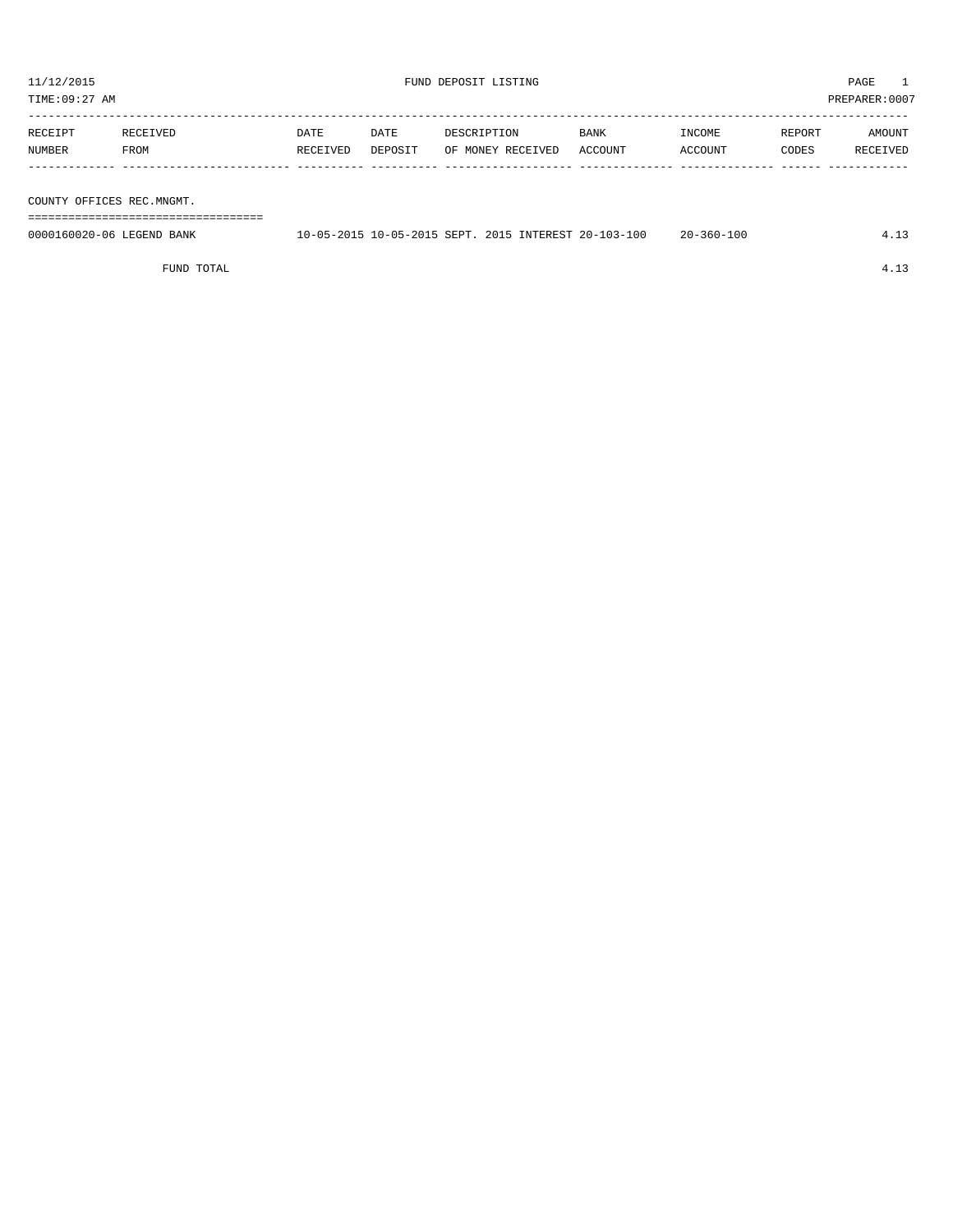11/12/2015 FUND DEPOSIT LISTING PAGE 1

| RECEIPT | <b>RECEIVED</b> | DATE     | DATE    | DESCRIPTION       | <b>BANK</b> | <b>TNCOME</b>  | REPORT | AMOUNT          |
|---------|-----------------|----------|---------|-------------------|-------------|----------------|--------|-----------------|
| NUMBER  | <b>FROM</b>     | RECEIVED | DEPOSIT | OF MONEY RECEIVED | ACCOUNT     | <b>ACCOUNT</b> | CODES  | <b>RECEIVED</b> |
|         |                 |          |         |                   |             |                |        |                 |

FANNIN CO. R & B #1 FUND

| ======================================                                                       |                                                      |                  |                  |           |
|----------------------------------------------------------------------------------------------|------------------------------------------------------|------------------|------------------|-----------|
| 0000160009-03 APPRAISAL DISTRICT                                                             | 10-01-2015 10-01-2015 TAXES                          | $21 - 103 - 100$ | $21 - 310 - 110$ | 198.99    |
| 0000160009-08 APPRAISAL DISTRICT                                                             | 10-01-2015 10-01-2015 TAXES                          | $21 - 103 - 100$ | $21 - 310 - 120$ | 113.61    |
| 0000160010-02 TEXPOOL                                                                        | 10-01-2015 10-01-2015 SEPT. 2015 INTEREST 21-103-175 |                  | $21 - 360 - 100$ | 1.22      |
| 0000160014-01 DOC SMITH                                                                      | 10-05-2015 10-05-2015 LOAD OF ROCK                   | $21 - 103 - 100$ | $21 - 370 - 145$ | 100.00    |
| 0000160015-01 RJ METAL LLC                                                                   | 10-05-2015 10-05-2015 SALE OF SCRAP METAL 21-103-100 |                  | $21 - 370 - 130$ | 85.20     |
| 0000160020-07 LEGEND BANK                                                                    | 10-05-2015 10-05-2015 SEPT. 2015 INTEREST 21-103-100 |                  | $21 - 360 - 100$ | 12.11     |
| 0000160025-02 APPRAISAL DISTRICT                                                             | 10-08-2015 10-08-2015 TAXES                          | $21 - 103 - 100$ | $21 - 310 - 110$ | 196.06    |
| 0000160025-07 APPRAISAL DISTRICT                                                             | 10-08-2015 10-08-2015 TAXES                          | $21 - 103 - 100$ | $21 - 310 - 120$ | 80.24     |
| 0000160026-12 JP # 1                                                                         | 10-08-2015 10-08-2015 AUG. 2015                      | $21 - 103 - 100$ | $21 - 350 - 455$ | 570.01    |
| 0000160028-02 COMPTROLLER - STATE FISCA 10-09-2015 10-09-2015 SEPT. 2015 - LOCAL 21-103-100  |                                                      |                  | $21 - 318 - 160$ | 2,916.24  |
| 0000160033-01 COMPTROLLER - STATE FISCA 10-13-2015 10-13-2015 2ND HALF CY 2015 GR 21-103-100 |                                                      |                  | $21 - 370 - 125$ | 12,438.10 |
| 0000160034-01 COMPTROLLER - STATE FISCA 10-13-2015 10-13-2015 COUNTY LATERAL RD. 21-103-100  |                                                      |                  | $21 - 370 - 120$ | 8,484.17  |
| 0000160037-13 JP # 3                                                                         | 10-13-2015 10-13-2015 SEPT. 2015                     | $21 - 103 - 100$ | $21 - 350 - 457$ | 186.65    |
| 0000160038-02 LEONARD HOUSING AUTHORITY 10-13-2015 10-13-2015 PILOT 2015                     |                                                      | $21 - 103 - 100$ | $21 - 310 - 110$ | 101.99    |
| 0000160043-02 TAX A/C                                                                        | 10-14-2015 10-14-2015 WEEK 10/02/15                  | $21 - 103 - 100$ | $21 - 321 - 300$ | 1,642.63  |
| 0000160044-02 TAX A/C                                                                        | 10-14-2015 10-14-2015 WEEK 9/29/15                   | $21 - 103 - 100$ | $21 - 321 - 300$ | 1,328.20  |
| 0000160051-03 APPRAISAL DISTRICT 10-16-2015 10-16-2015 TAXES                                 |                                                      | $21 - 103 - 100$ | $21 - 310 - 120$ | 924.23    |
| 0000160056-02 TAX A/C                                                                        | 10-20-2015 10-20-2015 WEEK 10/09/15                  | $21 - 103 - 100$ | $21 - 321 - 300$ | 6.11      |
| 0000160057-02 TAX A/C                                                                        | 10-20-2015 10-20-2015 WEEK 10/02/15                  | $21 - 103 - 100$ | $21 - 321 - 300$ | 4.08      |
| 0000160058-02 TAX A/C                                                                        | 10-20-2015 10-20-2015 WEEK 9/25/15                   | $21 - 103 - 100$ | $21 - 321 - 300$ | 6.11      |
| 0000160059-02 TAX A/C                                                                        | 10-20-2015 10-20-2015 WEEK 10/09/15                  | $21 - 103 - 100$ | $21 - 321 - 300$ | 1,004.73  |
| 0000160065-01 MICHAEL K. KEENE                                                               | 10-21-2015 10-21-2015 CULVERT                        | $21 - 103 - 100$ | $21 - 370 - 145$ | 402.20    |
| 0000160066-01 GAYLON P. RIDDLES                                                              | 10-21-2015 10-21-2015 CULVERT                        | $21 - 103 - 100$ | $21 - 370 - 145$ | 417.50    |
| 0000160067-02 TAX A/C                                                                        | 10-21-2015 10-21-2015 WEEK 10/16/15                  | $21 - 103 - 100$ | $21 - 321 - 300$ | 1,157.58  |
| 0000160069-03 APPRAISAL DISTRICT                                                             | 10-22-2015 10-22-2015 TAXES                          | $21 - 103 - 100$ | $21 - 310 - 110$ | 1,160.65  |
| 0000160069-08 APPRAISAL DISTRICT                                                             | 10-22-2015 10-22-2015 TAXES                          | $21 - 103 - 100$ | $21 - 310 - 120$ | 1,337.97  |
| 0000160074-01 BRANDON BROMLEY                                                                | 10-23-2015 10-23-2015 (2) 12 X 24 CULVERT 21-103-100 |                  | $21 - 370 - 145$ | 300.00    |
| 0000160087-02 TAX A/C                                                                        | 10-27-2015 10-27-2015 WEEK 10/23/15                  | $21 - 103 - 100$ | $21 - 321 - 300$ | 927.29    |
| 0000160090-01 DONALD WILLIAMS                                                                | 10-28-2015 10-28-2015 CULVERTS                       | $21 - 103 - 100$ | $21 - 370 - 145$ | 832.00    |
| 0000160091-02 APPRAISAL DISTRICT                                                             | 10-28-2015 10-28-2015 TAXES                          | $21 - 103 - 100$ | $21 - 310 - 110$ | 5,675.16  |
| 0000160091-07 APPRAISAL DISTRICT                                                             | 10-28-2015 10-28-2015 TAXES                          | $21 - 103 - 100$ | $21 - 310 - 120$ | 357.75    |
| 0000160094-02 DEPT. OF INTERIOR                                                              | 10-30-2015 10-30-2015 PAYMENT IN LIEU OF 21-103-100  |                  | $21 - 318 - 120$ | 73.69     |

FUND TOTAL  $43,042.47$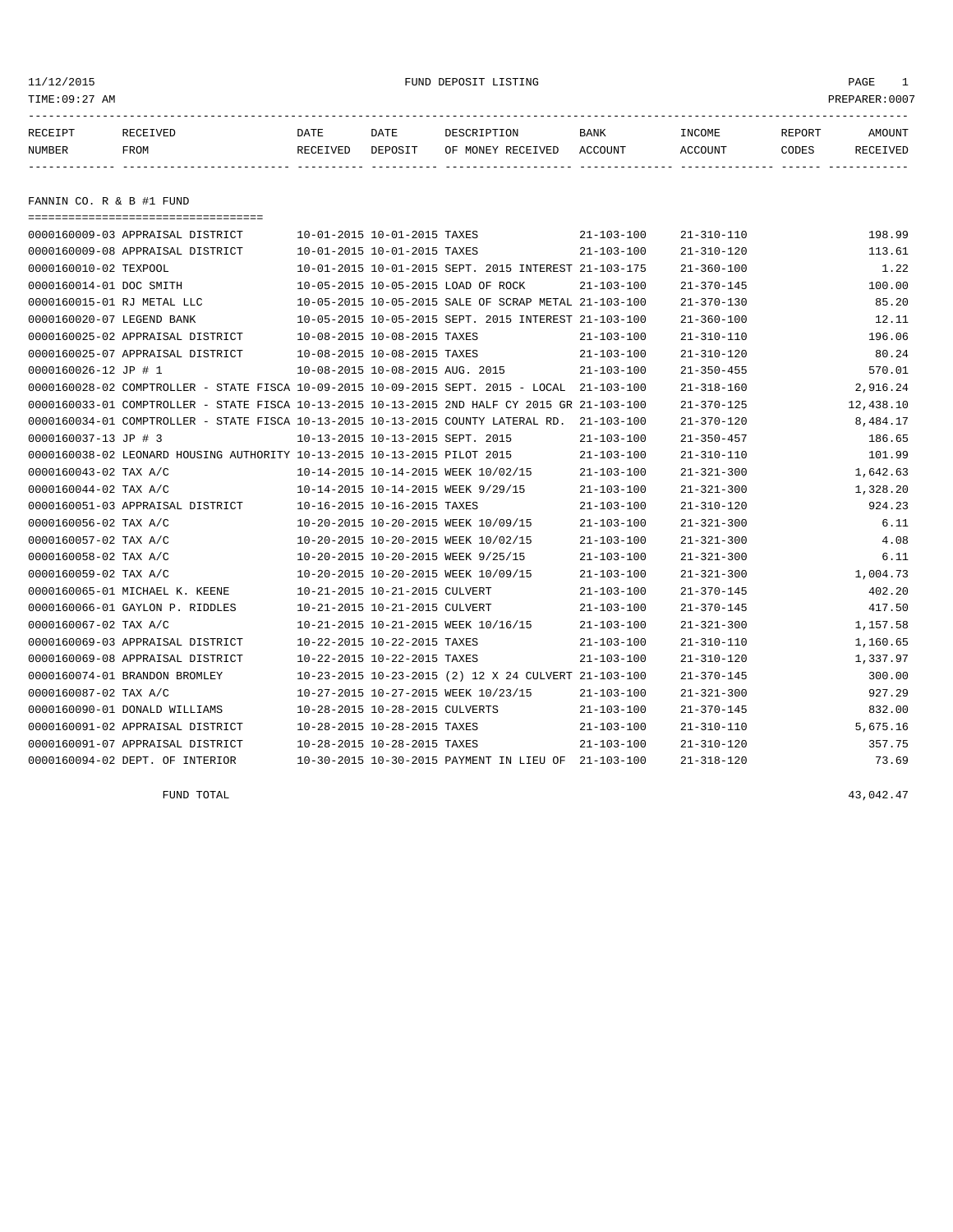11/12/2015 FUND DEPOSIT LISTING PAGE 1

| RECEIPT | RECEIVED | DATE     | DATE    | DESCRIPTION               | <b>BANK</b> | INCOME  | REPORT | AMOUNT   |
|---------|----------|----------|---------|---------------------------|-------------|---------|--------|----------|
| NUMBER  | FROM     | RECEIVED | DEPOSIT | OF MONEY RECEIVED ACCOUNT |             | ACCOUNT | CODES  | RECEIVED |
|         |          |          |         |                           |             |         |        |          |

FANNIN CO. R & B #2 FUND

|                           | -------------------------------------                                                        |                                  |                                                      |                  |                  |           |
|---------------------------|----------------------------------------------------------------------------------------------|----------------------------------|------------------------------------------------------|------------------|------------------|-----------|
|                           | 0000160009-04 APPRAISAL DISTRICT                                                             | 10-01-2015 10-01-2015 TAXES      |                                                      | $22 - 103 - 100$ | $22 - 310 - 110$ | 213.20    |
|                           | 0000160009-09 APPRAISAL DISTRICT                                                             | 10-01-2015 10-01-2015 TAXES      |                                                      | $22 - 103 - 100$ | $22 - 310 - 120$ | 121.72    |
| 0000160010-03 TEXPOOL     |                                                                                              |                                  | 10-01-2015 10-01-2015 SEPT. 2015 INTEREST 22-103-175 |                  | $22 - 360 - 100$ | 10.61     |
| 0000160020-08 LEGEND BANK |                                                                                              |                                  | 10-05-2015 10-05-2015 SEPT. 2015 INTEREST 22-103-100 |                  | $22 - 360 - 100$ | 5.41      |
|                           | 0000160021-01 KARL KUYKENDALL                                                                | 10-06-2015 10-06-2015 GRAVEL     |                                                      | $22 - 103 - 100$ | $22 - 370 - 145$ | 4,305.00  |
|                           | 0000160025-03 APPRAISAL DISTRICT                                                             | 10-08-2015 10-08-2015 TAXES      |                                                      | $22 - 103 - 100$ | $22 - 310 - 110$ | 228.38    |
|                           | 0000160025-08 APPRAISAL DISTRICT                                                             | 10-08-2015 10-08-2015 TAXES      |                                                      | $22 - 103 - 100$ | $22 - 310 - 120$ | 93.46     |
| 0000160026-13 JP # 1      |                                                                                              | 10-08-2015 10-08-2015 AUG. 2015  |                                                      | $22 - 103 - 100$ | $22 - 350 - 455$ | 610.71    |
|                           | 0000160028-03 COMPTROLLER - STATE FISCA 10-09-2015 10-09-2015 SEPT. 2015 - LOCAL             |                                  |                                                      | 22-103-100       | $22 - 318 - 160$ | 3,124.45  |
|                           | 0000160033-02 COMPTROLLER - STATE FISCA 10-13-2015 10-13-2015 2ND HALF CY 2015 GR 22-103-100 |                                  |                                                      |                  | $22 - 370 - 125$ | 13,326.13 |
|                           | 0000160034-02 COMPTROLLER - STATE FISCA 10-13-2015 10-13-2015 COUNTY LATERAL RD.             |                                  |                                                      | $22 - 103 - 100$ | $22 - 370 - 120$ | 9,882.94  |
| 0000160037-14 JP # 3      |                                                                                              | 10-13-2015 10-13-2015 SEPT. 2015 |                                                      | $22 - 103 - 100$ | $22 - 350 - 457$ | 199.97    |
|                           | 0000160038-03 LEONARD HOUSING AUTHORITY 10-13-2015 10-13-2015 PILOT 2015                     |                                  |                                                      | $22 - 103 - 100$ | $22 - 310 - 110$ | 109.28    |
| 0000160043-03 TAX A/C     |                                                                                              |                                  | 10-14-2015 10-14-2015 WEEK 10/02/15                  | $22 - 103 - 100$ | $22 - 321 - 300$ | 1,913.44  |
| 0000160044-03 TAX A/C     |                                                                                              |                                  | 10-14-2015 10-14-2015 WEEK 9/29/15                   | $22 - 103 - 100$ | $22 - 321 - 300$ | 1,423.02  |
|                           | 0000160046-01 ALLEDGE RIDGE CEMETERY                                                         | 10-15-2015 10-15-2015 CULVERT    |                                                      | $22 - 103 - 100$ | $22 - 370 - 145$ | 187.50    |
|                           | 0000160051-04 APPRAISAL DISTRICT                                                             | 10-16-2015 10-16-2015 TAXES      |                                                      | $22 - 103 - 100$ | $22 - 310 - 120$ | 1,076.61  |
| 0000160056-03 TAX A/C     |                                                                                              |                                  | 10-20-2015 10-20-2015 WEEK 10/09/15                  | $22 - 103 - 100$ | $22 - 321 - 300$ | 7.12      |
| 0000160057-03 TAX A/C     |                                                                                              |                                  | 10-20-2015 10-20-2015 WEEK 10/02/15                  | $22 - 103 - 100$ | $22 - 321 - 300$ | 4.75      |
| 0000160058-03 TAX A/C     |                                                                                              |                                  | 10-20-2015 10-20-2015 WEEK 9/25/15                   | $22 - 103 - 100$ | $22 - 321 - 300$ | 7.12      |
| 0000160059-03 TAX A/C     |                                                                                              |                                  | 10-20-2015 10-20-2015 WEEK 10/09/15                  | $22 - 103 - 100$ | $22 - 321 - 300$ | 1,170.38  |
|                           | 0000160064-01 DEWAYNE L. HAFENSTEIN                                                          | 10-20-2015 10-20-2015 CULVERT    |                                                      | $22 - 103 - 100$ | $22 - 370 - 145$ | 277.50    |
| 0000160067-03 TAX A/C     |                                                                                              |                                  | 10-21-2015 10-21-2015 WEEK 10/16/15                  | $22 - 103 - 100$ | $22 - 321 - 300$ | 1,348.43  |
|                           | 0000160069-04 APPRAISAL DISTRICT                                                             | 10-22-2015 10-22-2015 TAXES      |                                                      | $22 - 103 - 100$ | $22 - 310 - 110$ | 1,352.00  |
|                           | 0000160069-09 APPRAISAL DISTRICT                                                             | 10-22-2015 10-22-2015 TAXES      |                                                      | $22 - 103 - 100$ | $22 - 310 - 120$ | 1,558.56  |
| 0000160087-03 TAX A/C     |                                                                                              |                                  | 10-27-2015 10-27-2015 WEEK 10/23/15                  | $22 - 103 - 100$ | $22 - 321 - 300$ | 1,080.17  |
|                           | 0000160091-03 APPRAISAL DISTRICT                                                             | 10-28-2015 10-28-2015 TAXES      |                                                      | $22 - 103 - 100$ | $22 - 310 - 110$ | 6,610.81  |
|                           | 0000160091-08 APPRAISAL DISTRICT                                                             | 10-28-2015 10-28-2015 TAXES      |                                                      | $22 - 103 - 100$ | $22 - 310 - 120$ | 416.73    |
|                           | 0000160094-03 DEPT. OF INTERIOR                                                              |                                  | 10-30-2015 10-30-2015 PAYMENT IN LIEU OF             | 22-103-100       | $22 - 318 - 120$ | 85.84     |

FUND TOTAL  $50,751.24$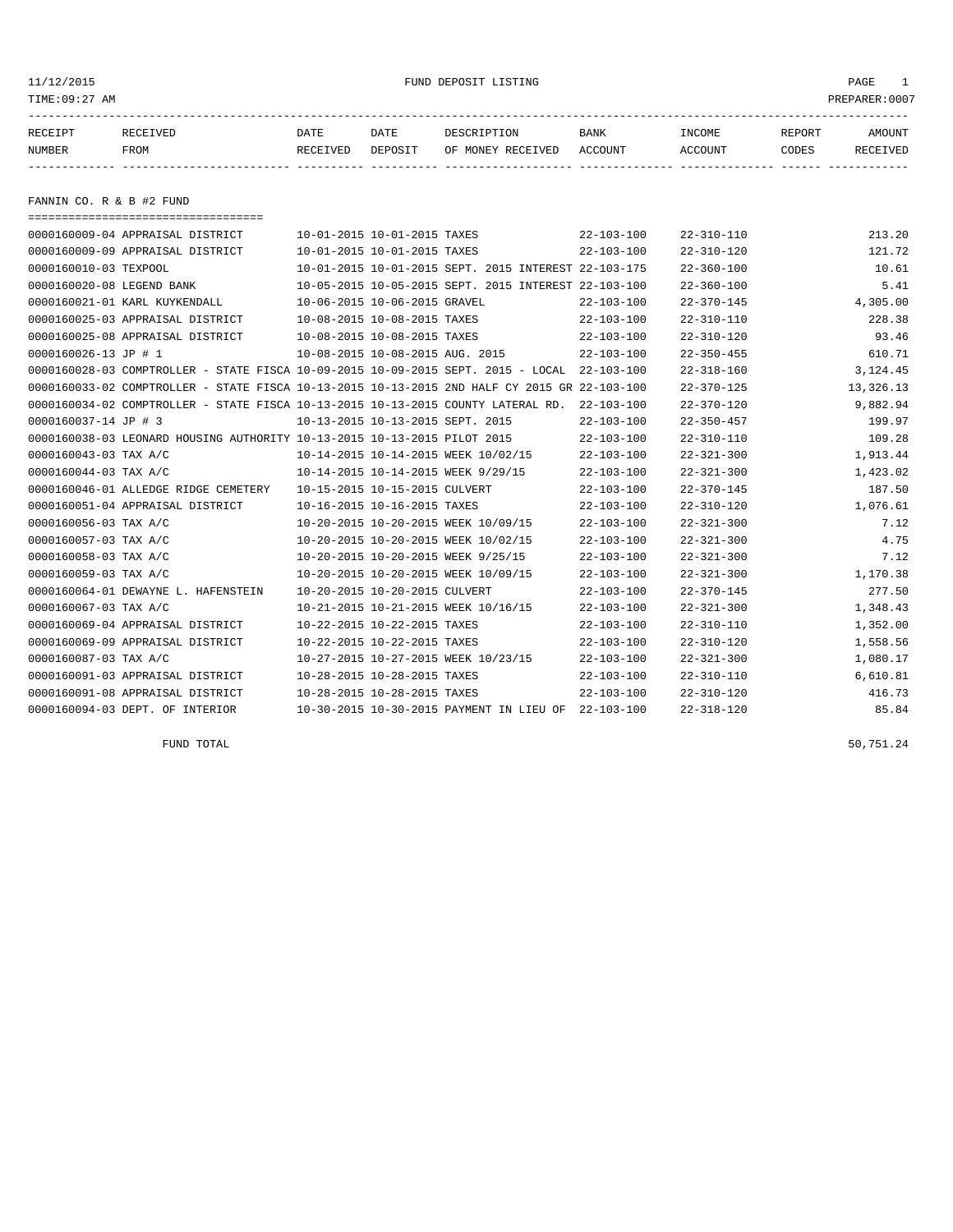| 11/12/2015                | FUND DEPOSIT LISTING<br>TIME:09:27 AM |                  |                                         |                                                      |                        |                   |                 | PAGE<br>$\mathbf{1}$<br>PREPARER:0007 |
|---------------------------|---------------------------------------|------------------|-----------------------------------------|------------------------------------------------------|------------------------|-------------------|-----------------|---------------------------------------|
| RECEIPT<br>NUMBER         | RECEIVED<br>FROM                      | DATE<br>RECEIVED | DATE<br>DEPOSIT                         | DESCRIPTION<br>OF MONEY RECEIVED                     | <b>BANK</b><br>ACCOUNT | INCOME<br>ACCOUNT | REPORT<br>CODES | AMOUNT<br>RECEIVED                    |
| FANNIN CO. R & B #3 FUND  |                                       |                  |                                         |                                                      |                        |                   |                 |                                       |
|                           |                                       |                  |                                         |                                                      |                        |                   |                 |                                       |
|                           | 0000160009-05 APPRAISAL DISTRICT      |                  | 10-01-2015 10-01-2015 TAXES             |                                                      | $23 - 103 - 100$       | 23-310-110        |                 | 322.14                                |
|                           | 0000160009-10 APPRAISAL DISTRICT      |                  | $10 - 01 - 2015$ $10 - 01 - 2015$ TAXES |                                                      | $23 - 103 - 100$       | $23 - 310 - 120$  |                 | 183.92                                |
| 0000160010-04 TEXPOOL     |                                       |                  |                                         | 10-01-2015 10-01-2015 SEPT, 2015 INTEREST 23-103-175 |                        | $23 - 360 - 100$  |                 | 15.87                                 |
| 0000160020-09 LEGEND BANK |                                       |                  |                                         | 10-05-2015 10-05-2015 SEPT. 2015 INTEREST 23-103-100 |                        | $23 - 360 - 100$  |                 | 11.94                                 |

|                       | <u>UUULUUUAU UJ BEUBIND DAININ</u>                                                           |                                  |                             | TA AN TANTA TA AN TARTI MELI TATA TIMENI TA TAN TAA |                  | 23 JUV 100       | エエ・ンェ     |
|-----------------------|----------------------------------------------------------------------------------------------|----------------------------------|-----------------------------|-----------------------------------------------------|------------------|------------------|-----------|
|                       | 0000160023-01 ALLENS POINT BAPTIST CHUR 10-07-2015 10-07-2015 (2) 18X30 CULVERTS             |                                  |                             |                                                     | 23-103-100       | $23 - 370 - 145$ | 650.00    |
|                       | 0000160025-04 APPRAISAL DISTRICT                                                             | 10-08-2015 10-08-2015 TAXES      |                             |                                                     | $23 - 103 - 100$ | $23 - 310 - 110$ | 342.58    |
|                       | 0000160025-09 APPRAISAL DISTRICT                                                             | 10-08-2015 10-08-2015 TAXES      |                             |                                                     | $23 - 103 - 100$ | $23 - 310 - 120$ | 140.20    |
| 0000160026-14 JP # 1  |                                                                                              | 10-08-2015 10-08-2015 AUG. 2015  |                             |                                                     | $23 - 103 - 100$ | $23 - 350 - 455$ | 922.81    |
|                       | 0000160028-04 COMPTROLLER - STATE FISCA 10-09-2015 10-09-2015 SEPT. 2015 - LOCAL             |                                  |                             |                                                     | $23 - 103 - 100$ | $23 - 318 - 160$ | 4,721.15  |
|                       | 0000160033-03 COMPTROLLER - STATE FISCA 10-13-2015 10-13-2015 2ND HALF CY 2015 GR 23-103-100 |                                  |                             |                                                     |                  | $23 - 370 - 125$ | 20,136.26 |
|                       | 0000160034-03 COMPTROLLER - STATE FISCA 10-13-2015 10-13-2015 COUNTY LATERAL RD.             |                                  |                             |                                                     | $23 - 103 - 100$ | $23 - 370 - 120$ | 14,824.40 |
| 0000160037-15 JP # 3  |                                                                                              | 10-13-2015 10-13-2015 SEPT. 2015 |                             |                                                     | $23 - 103 - 100$ | $23 - 350 - 457$ | 302.16    |
|                       | 0000160038-04 LEONARD HOUSING AUTHORITY 10-13-2015 10-13-2015 PILOT 2015                     |                                  |                             |                                                     | $23 - 103 - 100$ | $23 - 310 - 110$ | 165.12    |
| 0000160043-04 TAX A/C |                                                                                              |                                  |                             | 10-14-2015 10-14-2015 WEEK 10/02/15                 | $23 - 103 - 100$ | $23 - 321 - 300$ | 2,870.17  |
| 0000160044-04 TAX A/C |                                                                                              |                                  |                             | 10-14-2015 10-14-2015 WEEK 9/29/15                  | $23 - 103 - 100$ | $23 - 321 - 300$ | 2,150.24  |
|                       | 0000160051-05 APPRAISAL DISTRICT                                                             | 10-16-2015 10-16-2015 TAXES      |                             |                                                     | $23 - 103 - 100$ | $23 - 310 - 120$ | 1,614.91  |
|                       | 0000160052-01 CITY OF HONEY GROVE                                                            |                                  |                             | 10-16-2015 10-16-2015 FUEL TO HAUL ROCK             | $23 - 103 - 100$ | $23 - 370 - 145$ | 40.04     |
| 0000160056-04 TAX A/C |                                                                                              |                                  |                             | 10-20-2015 10-20-2015 WEEK10/09/15                  | $23 - 103 - 100$ | $23 - 321 - 300$ | 10.69     |
| 0000160057-04 TAX A/C |                                                                                              |                                  |                             | 10-20-2015 10-20-2015 WEEK 10/02/15                 | $23 - 103 - 100$ | $23 - 321 - 300$ | 7.12      |
| 0000160058-04 TAX A/C |                                                                                              |                                  |                             | 10-20-2015 10-20-2015 WEEK 9/25/15                  | $23 - 103 - 100$ | $23 - 321 - 300$ | 10.69     |
| 0000160059-04 TAX A/C |                                                                                              |                                  |                             | 10-20-2015 10-20-2015 WEEK 10/09/15                 | $23 - 103 - 100$ | $23 - 321 - 300$ | 1,755.58  |
| 0000160067-04 TAX A/C |                                                                                              |                                  |                             | 10-21-2015 10-21-2015 WEEK 10/16/15                 | $23 - 103 - 100$ | $23 - 321 - 300$ | 2,022.65  |
|                       | 0000160069-05 APPRAISAL DISTRICT                                                             |                                  | 10-22-2015 10-22-2015 TAXES |                                                     | $23 - 103 - 100$ | $23 - 310 - 110$ | 2,028.01  |
|                       | 0000160069-10 APPRAISAL DISTRICT                                                             |                                  | 10-22-2015 10-22-2015 TAXES |                                                     | $23 - 103 - 100$ | $23 - 310 - 120$ | 2,337.85  |
|                       | 0000160081-01 CITY OF LADONIA                                                                |                                  |                             | 10-26-2015 10-26-2015 FUEL TO HAUL ROCK             | $23 - 103 - 100$ | $23 - 370 - 145$ | 100.22    |
| 0000160087-04 TAX A/C |                                                                                              |                                  |                             | 10-27-2015 10-27-2015 WEEK 10/23/15                 | $23 - 103 - 100$ | $23 - 321 - 300$ | 1,620.25  |
|                       | 0000160091-04 APPRAISAL DISTRICT                                                             |                                  | 10-28-2015 10-28-2015 TAXES |                                                     | $23 - 103 - 100$ | $23 - 310 - 110$ | 9,916.21  |
|                       | 0000160091-09 APPRAISAL DISTRICT                                                             |                                  | 10-28-2015 10-28-2015 TAXES |                                                     | $23 - 103 - 100$ | $23 - 310 - 120$ | 625.10    |
|                       | 0000160094-04 DEPT. OF INTERIOR                                                              |                                  |                             | 10-30-2015 10-30-2015 PAYMENT IN LIEU OF            | $23 - 103 - 100$ | $23 - 318 - 120$ | 128.75    |

FUND TOTAL  $69,977.03$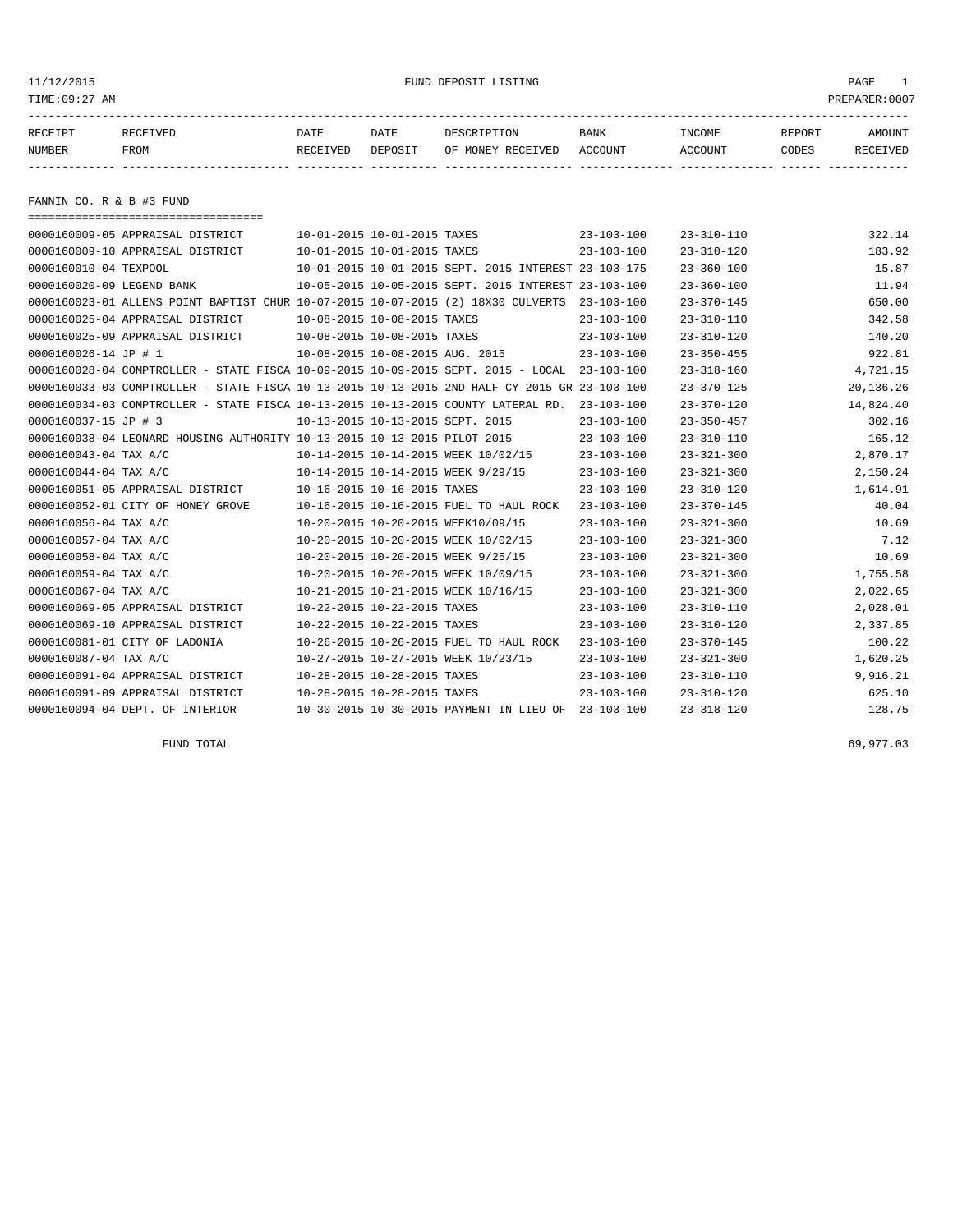## 11/12/2015 FUND DEPOSIT LISTING PAGE 1

| RECEIPT | <b>RECEIVED</b> | DATE     | DATE    | דידס דפר/פתח         | <b>BANK</b> | INCOME  | REPORT | AMOUNT          |
|---------|-----------------|----------|---------|----------------------|-------------|---------|--------|-----------------|
| NUMBER  | FROM            | RECEIVED | DEPOSIT | RECEIVED<br>OF MONEY | ACCOUNT     | ACCOUNT | CODES  | <b>RECEIVED</b> |
|         |                 |          |         |                      |             |         |        |                 |

FANNIN CO. R & B #4 FUND

| ======================================                                                       |                                                      |                  |                  |           |
|----------------------------------------------------------------------------------------------|------------------------------------------------------|------------------|------------------|-----------|
| 0000160009-06 APPRAISAL DISTRICT                                                             | 10-01-2015 10-01-2015 TAXES                          | $24 - 103 - 100$ | $24 - 310 - 110$ | 170.58    |
| 0000160009-11 APPRAISAL DISTRICT                                                             | 10-01-2015 10-01-2015 TAXES                          | $24 - 103 - 100$ | $24 - 310 - 120$ | 97.38     |
| 0000160010-05 TEXPOOL                                                                        | 10-01-2015 10-01-2015 SEPT, 2015 INTEREST 24-103-175 |                  | $24 - 360 - 100$ | 8.84      |
| 0000160020-10 LEGEND BANK                                                                    | 10-05-2015 10-05-2015 SEPT. 2015 INTEREST 24-103-100 |                  | $24 - 360 - 100$ | 5.02      |
| 0000160025-05 APPRAISAL DISTRICT                                                             | 10-08-2015 10-08-2015 TAXES                          | $24 - 103 - 100$ | $24 - 310 - 110$ | 195.00    |
| 0000160025-10 APPRAISAL DISTRICT                                                             | 10-08-2015 10-08-2015 TAXES                          | $24 - 103 - 100$ | $24 - 310 - 120$ | 79.80     |
| 0000160026-15 JP # 1                                                                         | 10-08-2015 10-08-2015 AUG. 2015                      | $24 - 103 - 100$ | $24 - 350 - 455$ | 488.62    |
| 0000160028-05 COMPTROLLER - STATE FISCA 10-09-2015 10-09-2015 SEPT. 2015 - LOCAL             |                                                      | $24 - 103 - 100$ | $24 - 318 - 160$ | 2,499.82  |
| 0000160033-04 COMPTROLLER - STATE FISCA 10-13-2015 10-13-2015 2ND HALF CY 2015 GR 24-103-100 |                                                      |                  | $24 - 370 - 125$ | 10,662.04 |
| 0000160034-04 COMPTROLLER - STATE FISCA 10-13-2015 10-13-2015 COUNTY LATERAL RD.             |                                                      | $24 - 103 - 100$ | $24 - 370 - 120$ | 8,438.38  |
| 0000160037-16 JP # 3                                                                         | 10-13-2015 10-13-2015 SEPT. 2015                     | $24 - 103 - 100$ | $24 - 350 - 457$ | 160.00    |
| 0000160038-05 LEONARD HOUSING AUTHORITY 10-13-2015 10-13-2015 PILOT 2015                     |                                                      | $24 - 103 - 100$ | $24 - 310 - 110$ | 87.43     |
| 0000160043-05 TAX A/C                                                                        | 10-14-2015 10-14-2015 WEEK 10/02/15                  | $24 - 103 - 100$ | $24 - 321 - 300$ | 1,633.76  |
| 0000160044-05 TAX A/C                                                                        | 10-14-2015 10-14-2015 WEEK 9/29/15                   | $24 - 103 - 100$ | $24 - 321 - 300$ | 1,138.54  |
| 0000160051-06 APPRAISAL DISTRICT                                                             | 10-16-2015 10-16-2015 TAXES                          | $24 - 103 - 100$ | $24 - 310 - 120$ | 919.24    |
| 0000160056-05 TAX A/C                                                                        | 10-20-2015 10-20-2015 WEEK 10/09/15                  | $24 - 103 - 100$ | $24 - 321 - 300$ | 6.08      |
| 0000160057-05 TAX A/C                                                                        | 10-20-2015 10-20-2015 WEEK 10/02/15                  | $24 - 103 - 100$ | $24 - 321 - 300$ | 4.05      |
| 0000160058-05 TAX A/C                                                                        | 10-20-2015 10-20-2015 WEEK 9/25/15                   | $24 - 103 - 100$ | $24 - 321 - 300$ | 6.08      |
| 0000160059-05 TAX A/C                                                                        | 10-20-2015 10-20-2015 WEEK 10/09/15                  | $24 - 103 - 100$ | $24 - 321 - 300$ | 999.31    |
| 0000160067-05 TAX A/C                                                                        | 10-21-2015 10-21-2015 WEEK 10/16/15                  | $24 - 103 - 100$ | $24 - 321 - 300$ | 1,151.34  |
| 0000160069-06 APPRAISAL DISTRICT                                                             | 10-22-2015 10-22-2015 TAXES                          | $24 - 103 - 100$ | $24 - 310 - 110$ | 1,154.39  |
| 0000160069-11 APPRAISAL DISTRICT                                                             | 10-22-2015 10-22-2015 TAXES                          | $24 - 103 - 100$ | $24 - 310 - 120$ | 1,330.75  |
| 0000160075-01 MATTHEW GIBBS                                                                  | 10-26-2015 10-26-2015 CULVERT                        | $24 - 103 - 100$ | $24 - 370 - 145$ | 810.79    |
| 0000160087-05 TAX A/C                                                                        | 10-27-2015 10-27-2015 WEEK 10/23/15                  | $24 - 103 - 100$ | $24 - 321 - 300$ | 922.29    |
| 0000160091-05 APPRAISAL DISTRICT                                                             | 10-28-2015 10-28-2015 TAXES                          | $24 - 103 - 100$ | $24 - 310 - 110$ | 5,644.52  |
| 0000160091-10 APPRAISAL DISTRICT                                                             | 10-28-2015 10-28-2015 TAXES                          | $24 - 103 - 100$ | $24 - 310 - 120$ | 355.82    |
| 0000160094-05 DEPT. OF INTERIOR                                                              | 10-30-2015 10-30-2015 PAYMENT IN LIEU OF 24-103-100  |                  | $24 - 318 - 120$ | 73.29     |
|                                                                                              |                                                      |                  |                  |           |

FUND TOTAL  $39,043.16$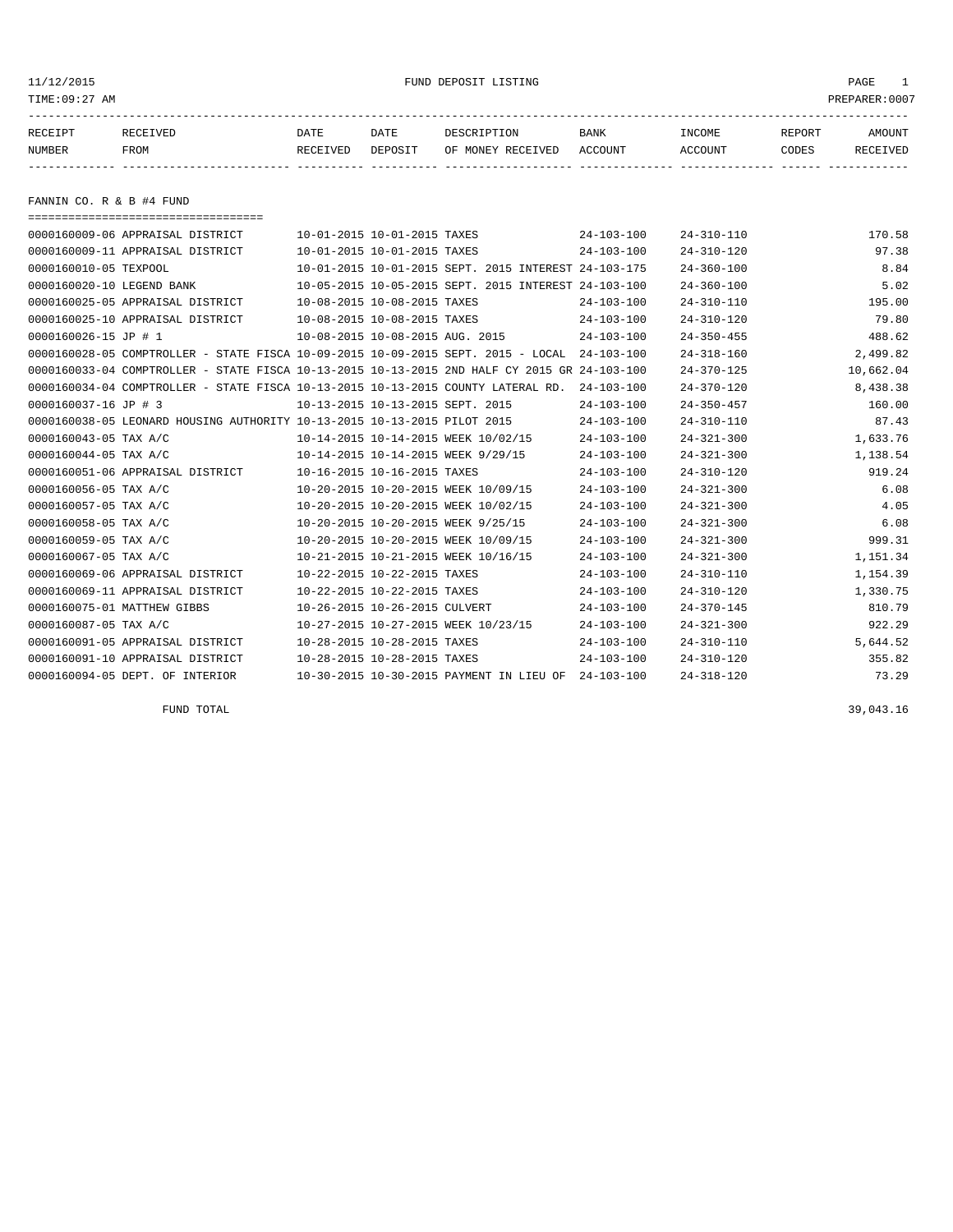| 11/12/2015<br>TIME: 09:27 AM |                  |                  | FUND DEPOSIT LISTING            |                                                      | PAGE<br>PREPARER: 0007 |                   |                 |                    |
|------------------------------|------------------|------------------|---------------------------------|------------------------------------------------------|------------------------|-------------------|-----------------|--------------------|
| RECEIPT<br>NUMBER            | RECEIVED<br>FROM | DATE<br>RECEIVED | DATE<br>DEPOSIT                 | DESCRIPTION<br>OF MONEY RECEIVED                     | BANK<br>ACCOUNT        | INCOME<br>ACCOUNT | REPORT<br>CODES | AMOUNT<br>RECEIVED |
|                              |                  |                  |                                 |                                                      |                        |                   |                 |                    |
| J.P.#1 JUST.CT.TECHNOLOGY    |                  |                  |                                 |                                                      |                        |                   |                 |                    |
|                              |                  |                  |                                 |                                                      |                        |                   |                 |                    |
| 0000160020-11 LEGEND BANK    |                  |                  |                                 | 10-05-2015 10-05-2015 SEPT. 2015 INTEREST 26-103-100 |                        | $26 - 360 - 100$  |                 | 2.97               |
| 0000160026-11 JP # 1         |                  |                  | 10-08-2015 10-08-2015 AUG. 2015 |                                                      | $26 - 103 - 100$       | $26 - 370 - 455$  |                 | 310.62             |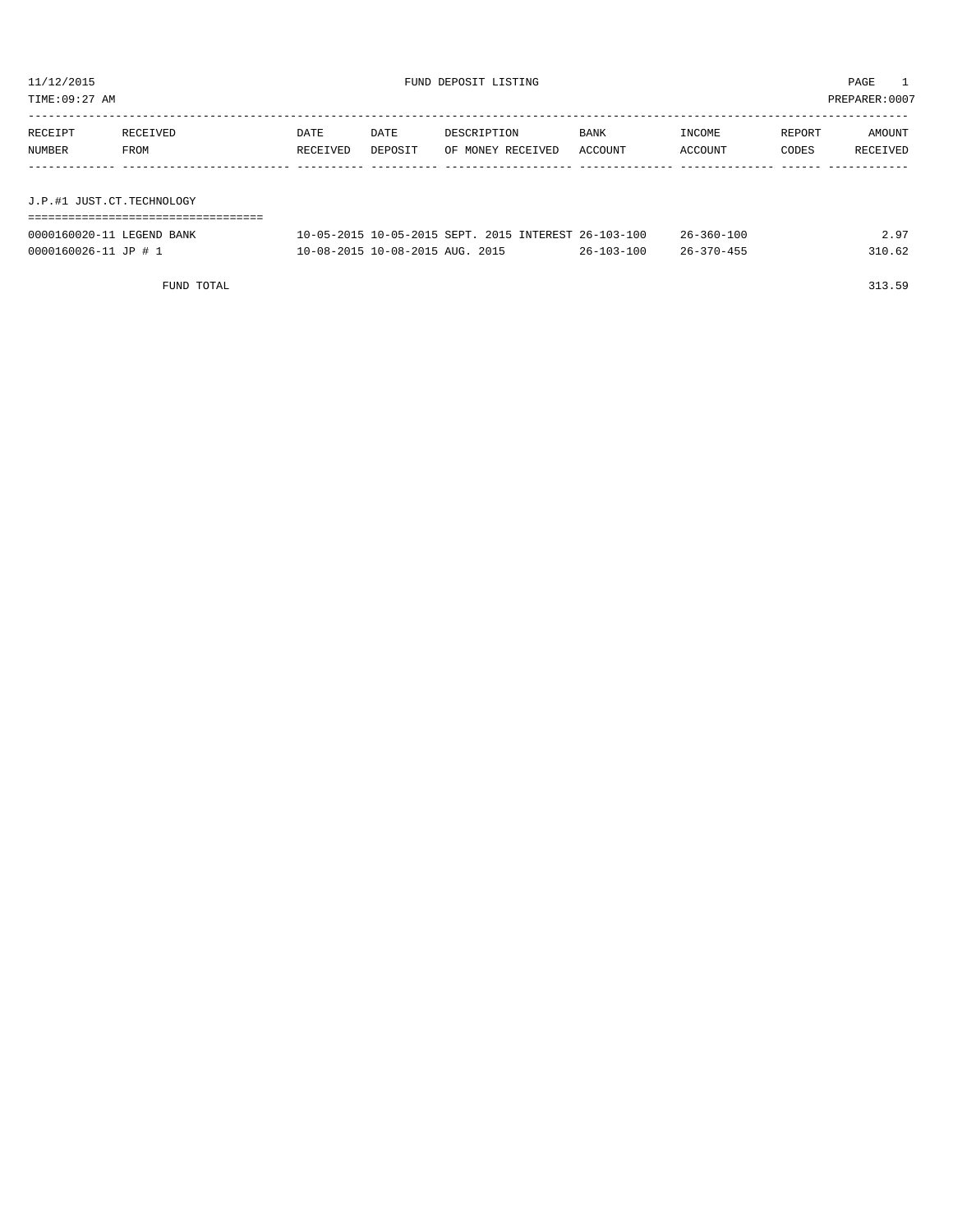TIME:09:27 AM PREPARER:0007 ----------------------------------------------------------------------------------------------------------------------------------- RECEIPT RECEIVED DATE DATE DESCRIPTION BANK INCOME REPORT AMOUNT NUMBER FROM RECEIVED DEPOSIT OF MONEY RECEIVED ACCOUNT ACCOUNT CODES RECEIVED ------------- ------------------------- ---------- ---------- ------------------- -------------- -------------- ------ ------------ J.P.#2 JUST.CT.TECHNOLOGY

===================================

| 0000160020-12 LEGEND BANK | 10-05-2015 10-05-2015 SEPT, 2015 INTEREST 27-103-100 | $7 - 360 - 100$ |  |
|---------------------------|------------------------------------------------------|-----------------|--|
|                           |                                                      |                 |  |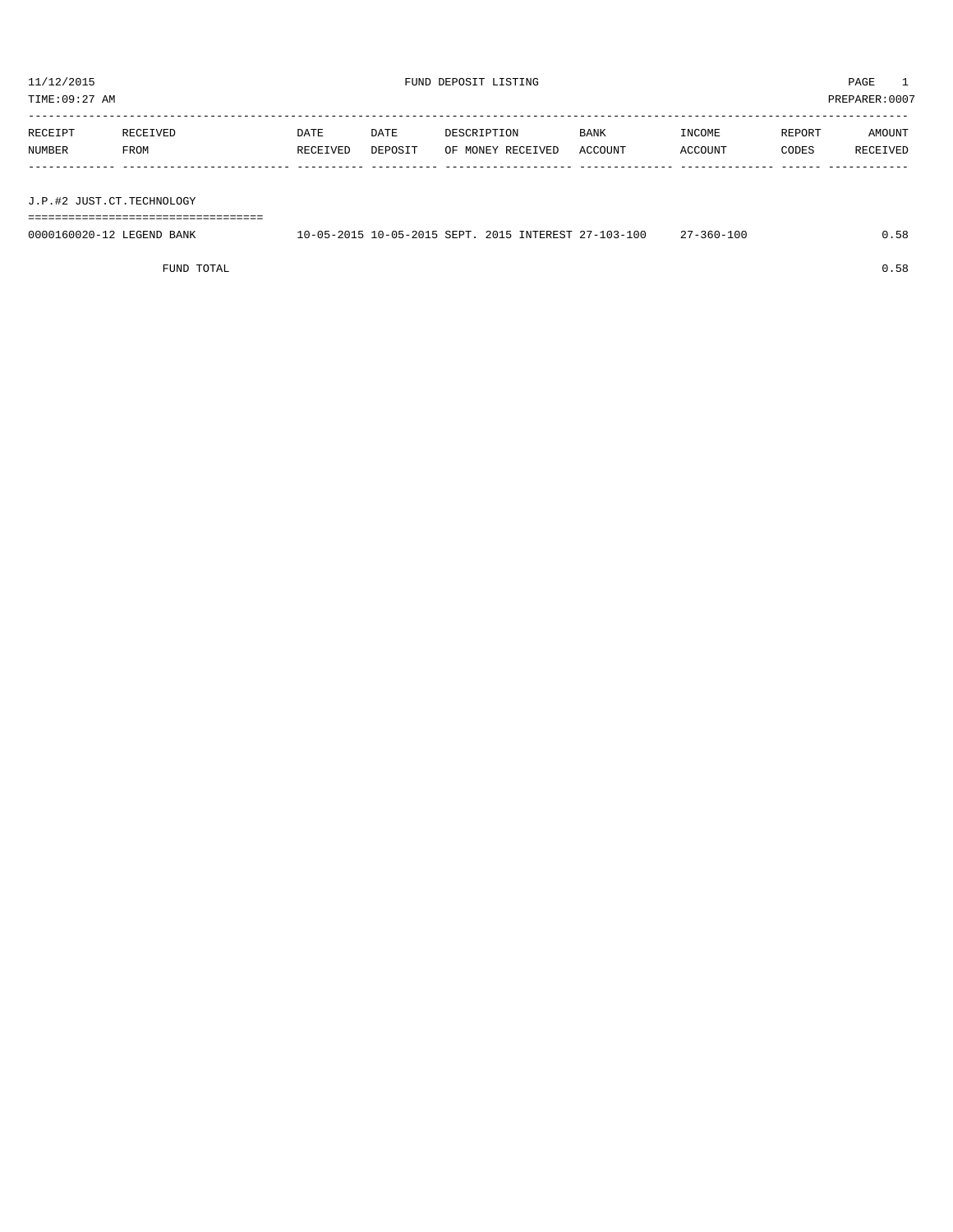| TIME: 09:27 AM            |          |          |                                  |                   |                                                      |                  |        | PREPARER: 0007 |
|---------------------------|----------|----------|----------------------------------|-------------------|------------------------------------------------------|------------------|--------|----------------|
| RECEIPT                   | RECEIVED | DATE     | DATE                             | DESCRIPTION       | BANK                                                 | INCOME           | REPORT | AMOUNT         |
| NUMBER                    | FROM     | RECEIVED | DEPOSIT                          | OF MONEY RECEIVED | ACCOUNT                                              | ACCOUNT          | CODES  | RECEIVED       |
|                           |          |          |                                  |                   |                                                      |                  |        |                |
|                           |          |          |                                  |                   |                                                      |                  |        |                |
| J.P.#3 JUST.CT.TECHNOLOGY |          |          |                                  |                   |                                                      |                  |        |                |
|                           |          |          |                                  |                   |                                                      |                  |        |                |
| 0000160020-13 LEGEND BANK |          |          |                                  |                   | 10-05-2015 10-05-2015 SEPT. 2015 INTEREST 28-103-100 | $28 - 360 - 100$ |        | 0.27           |
| 0000160037-12 JP # 3      |          |          | 10-13-2015 10-13-2015 SEPT. 2015 |                   | $28 - 103 - 100$                                     | $28 - 370 - 456$ |        | 63.17          |

FUND TOTAL 63.44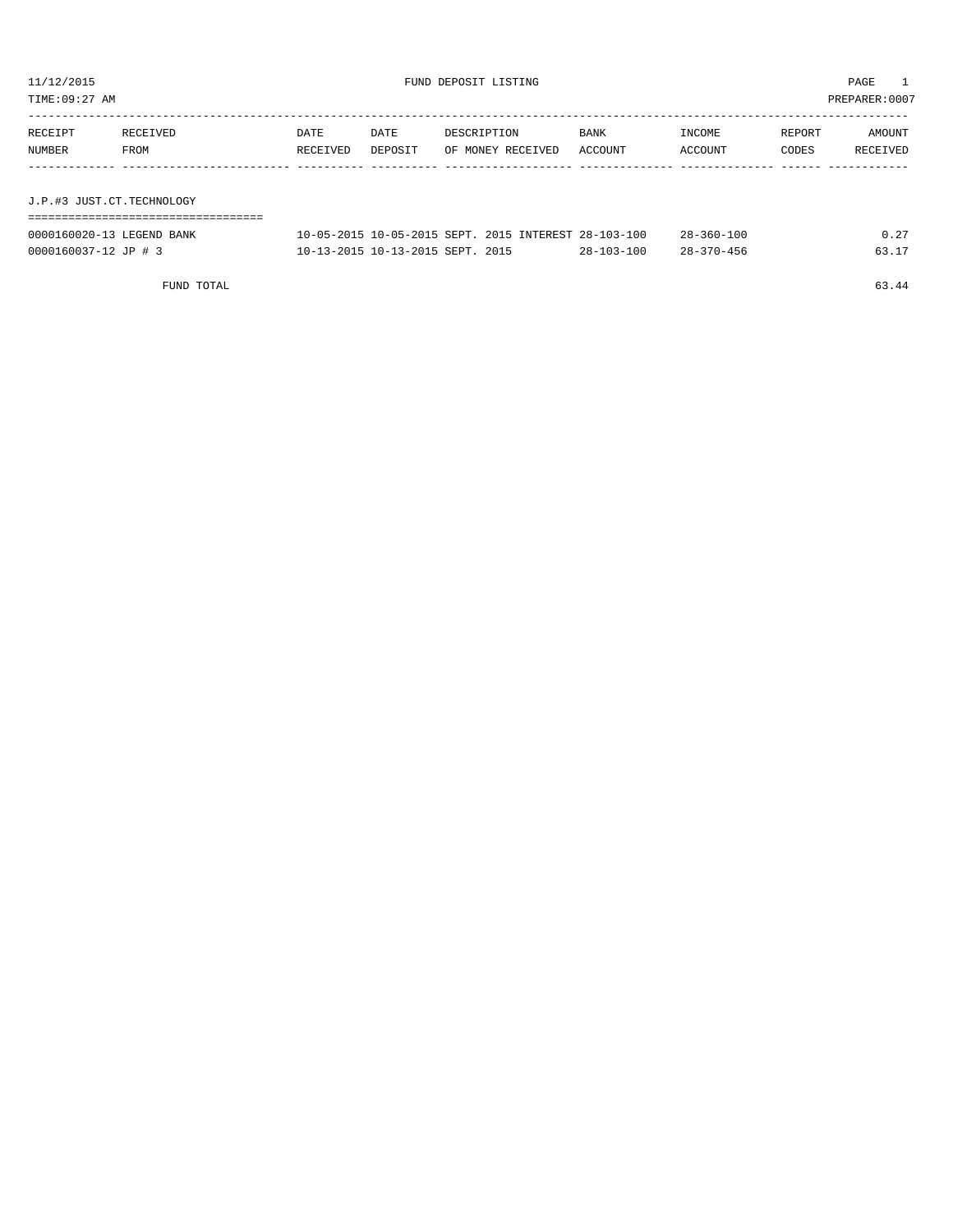TIME:09:27 AM PREPARER:0007

| RECEIPT | RECEIVED    | DATE     | DATE    | DESCRIPTION       | <b>BANK</b> | INCOME  | REPORT | AMOUNT   |
|---------|-------------|----------|---------|-------------------|-------------|---------|--------|----------|
| NUMBER  | <b>FROM</b> | RECEIVED | DEPOSIT | OF MONEY RECEIVED | ACCOUNT     | ACCOUNT | CODES  | RECEIVED |
|         |             |          |         |                   |             |         |        |          |

DISTRICT CT.RECORDS ARCHIVE

===================================

| 0000160020-14 LEGEND<br>BANK | $\sim$<br>$.05 - 20$ | 10-05-2015 SEPT. | 2015<br>INTEREST | 103-100<br>$\cdot$ 4 $-$ | 100<br>360-<br>34. | ng |
|------------------------------|----------------------|------------------|------------------|--------------------------|--------------------|----|
|                              |                      |                  |                  |                          |                    |    |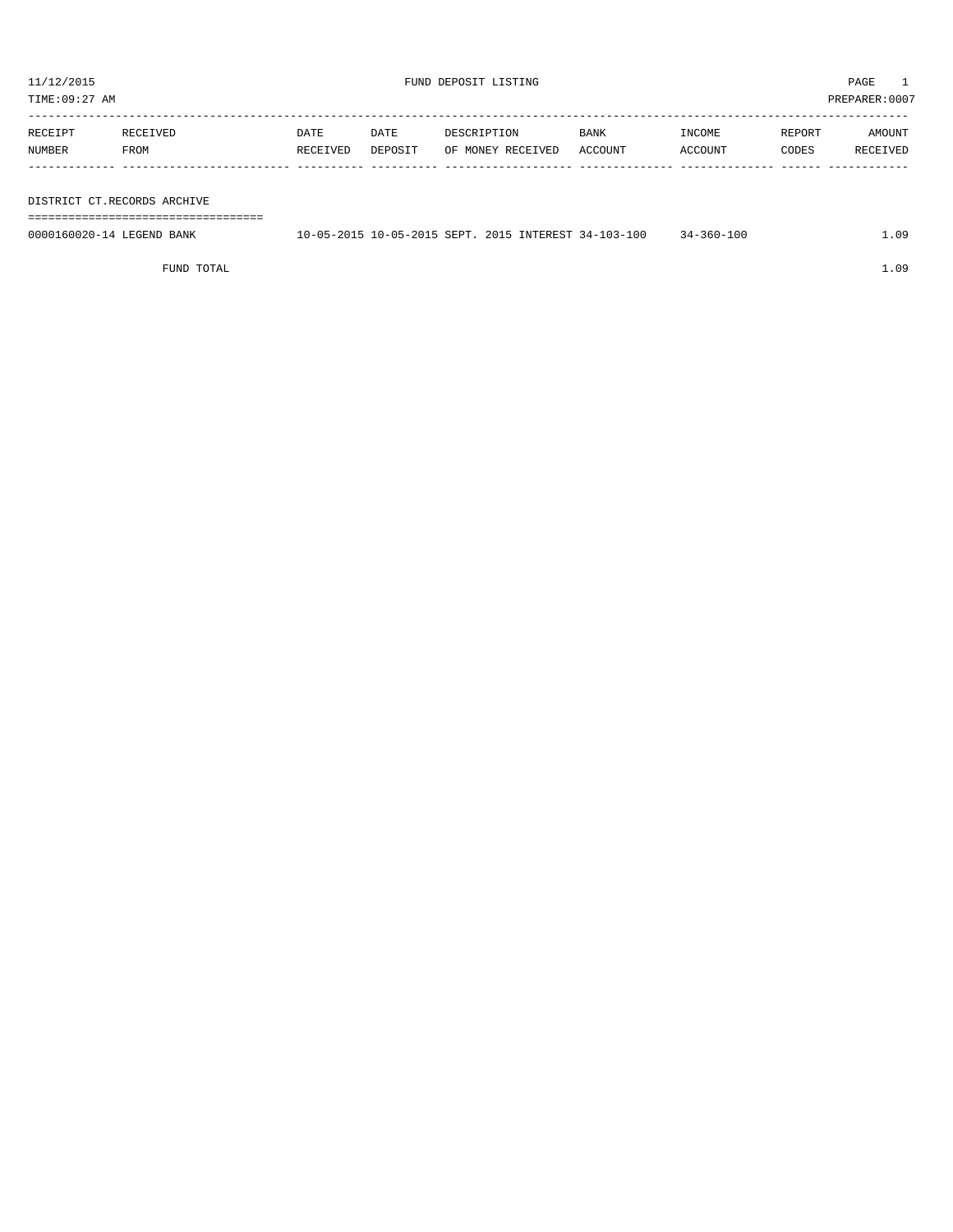TIME:09:27 AM PREPARER:0007 ----------------------------------------------------------------------------------------------------------------------------------- RECEIPT RECEIVED DATE DATE DESCRIPTION BANK INCOME REPORT AMOUNT NUMBER FROM RECEIVED DEPOSIT OF MONEY RECEIVED ACCOUNT ACCOUNT CODES RECEIVED ------------- ------------------------- ---------- ---------- ------------------- -------------- -------------- ------ ------------

LAW LIBRARY FUND

===================================

| 0000160020-15 LEGEND BANK | 10-05-2015 10-05-2015 SEPT. 2015 INTEREST 35-103-100 | $35 - 360 - 100$ | .06 |
|---------------------------|------------------------------------------------------|------------------|-----|
|                           |                                                      |                  |     |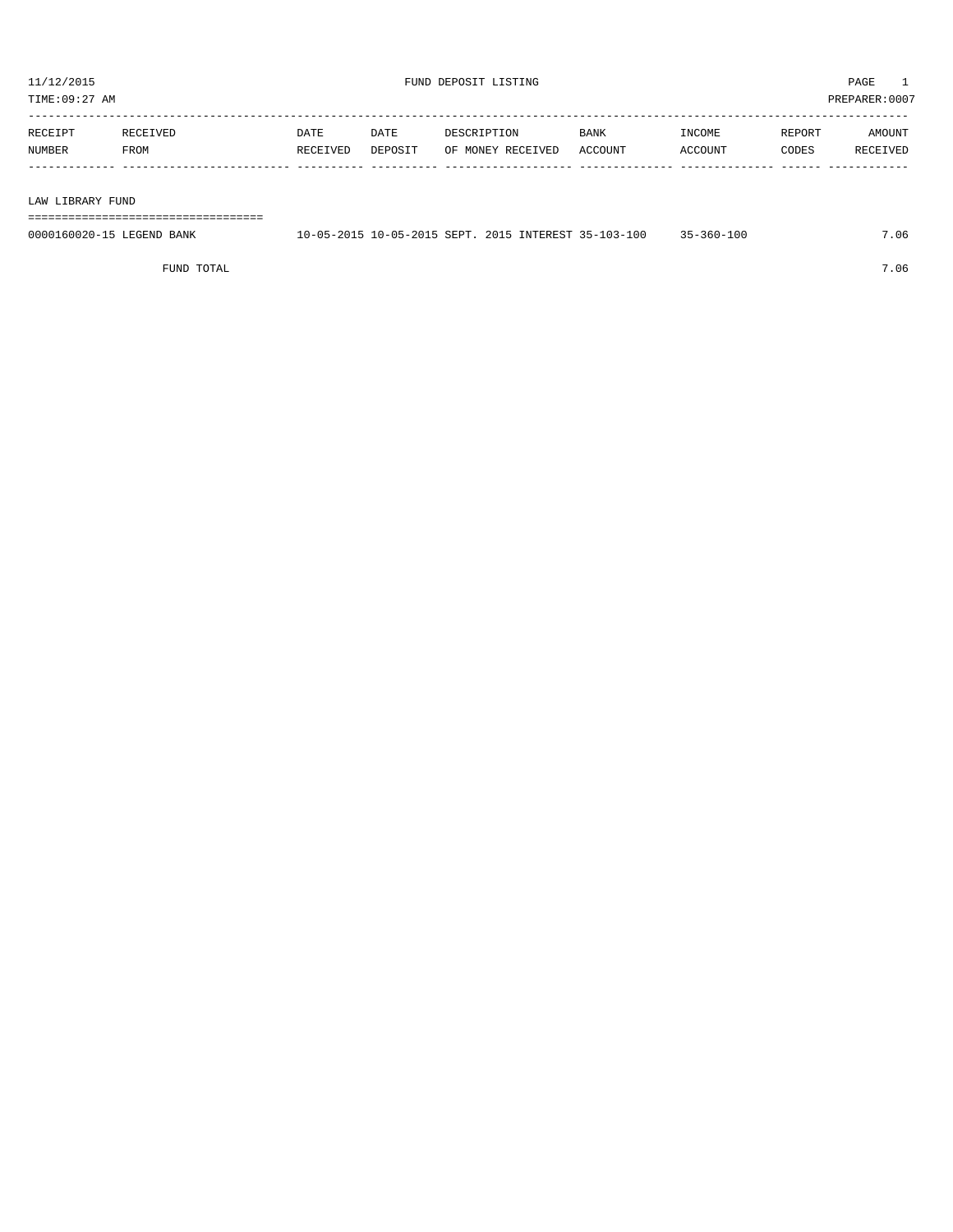11/12/2015 FUND DEPOSIT LISTING PAGE 1

| RECEIPT | <b>RECEIVED</b> | DATE            | DATE    | DESCRIPTION       | <b>BANK</b> | "NCOME  | REPORT | AMOUNT          |
|---------|-----------------|-----------------|---------|-------------------|-------------|---------|--------|-----------------|
| NUMBER  | FROM            | <b>RECEIVED</b> | DEPOSIT | OF MONEY RECEIVED | ACCOUNT     | ACCOUNT | CODES  | <b>RECEIVED</b> |
|         |                 |                 |         |                   |             |         |        |                 |

D.A. FEE ACCOUNT FUND

| 0000160001-01 DIST. ATTORNEY TRUST FUND 10-01-2015 10-01-2015 CHECK FEES |                                                      | $36 - 103 - 136$ | $36 - 340 - 475$ | 299.91   |  |  |  |  |  |
|--------------------------------------------------------------------------|------------------------------------------------------|------------------|------------------|----------|--|--|--|--|--|
| 0000160005-01 COUNTY CLERK                                               | 10-01-2015 10-01-2015 RESTITUTION - BLOOD 36-103-136 |                  | $36 - 370 - 130$ | 2.00     |  |  |  |  |  |
| 0000160006-01 COUNTY CLERK                                               | 10-01-2015 10-01-2015 BLOOD DRAW - HORACE 36-103-136 |                  | $36 - 370 - 130$ | 38.00    |  |  |  |  |  |
| 0000160007-01 COUNTY CLERK                                               | 10-01-2015 10-01-2015 BLOOD DRAW - BOBBY             | $36 - 103 - 136$ | $36 - 370 - 130$ | 13.06    |  |  |  |  |  |
| 0000160008-01 COUNTY CLERK                                               | $10-01-2015$ $10-01-2015$ BLOOD DRAW - BRADY         | $36 - 103 - 136$ | $36 - 370 - 130$ | 5.15     |  |  |  |  |  |
| 0000160020-22 LEGEND BANK                                                | 10-05-2015 10-05-2015 SEPT, 2015 INTEREST 36-103-136 |                  | $36 - 360 - 100$ | 0.05     |  |  |  |  |  |
| 0000160020-23 LEGEND BANK                                                | 10-05-2015 10-05-2015 SEPT, 2015 INTEREST 36-103-236 |                  | $36 - 360 - 236$ | 0.03     |  |  |  |  |  |
| 0000160031-01 FANNIN COUNTY CSCD                                         | 10-09-2015 10-09-2015 BLOOD DRAWS                    | $36 - 103 - 136$ | $36 - 370 - 130$ | 70.90    |  |  |  |  |  |
| 0000160089-01 FANNIN COUNTY CONTRABAND                                   | 10-27-2015 10-27-2015 CONTRABAND SEIZURE             | $36 - 103 - 236$ | $36 - 352 - 200$ | 3,833.75 |  |  |  |  |  |

FUND TOTAL 4,262.85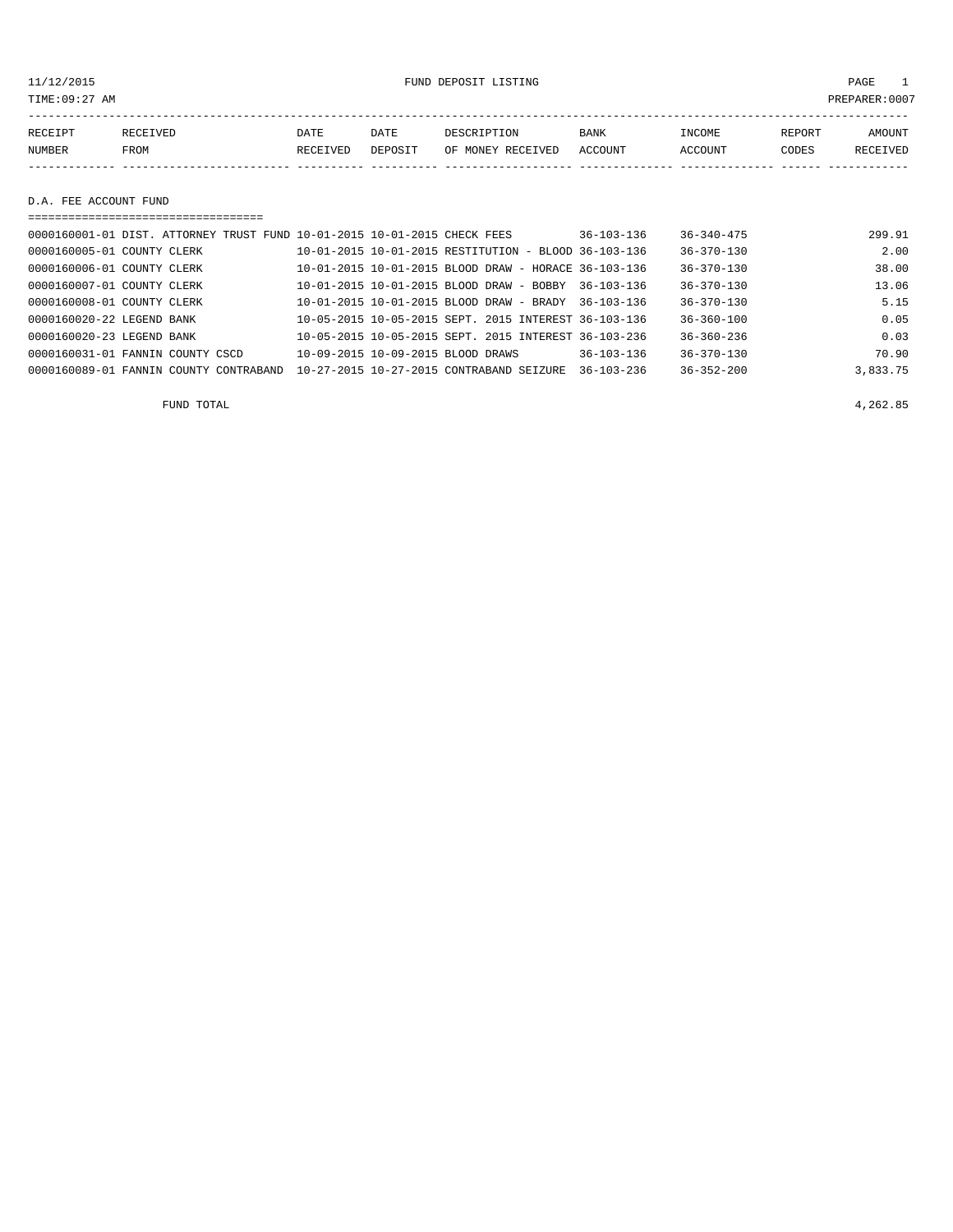TIME:09:27 AM PREPARER:0007

| RECEIPT | RECEIVED | DATE     | DATE    | DESCRIPTION       | BANK    | INCOME  | REPORT | AMOUNT   |
|---------|----------|----------|---------|-------------------|---------|---------|--------|----------|
| NUMBER  | FROM     | RECEIVED | DEPOSIT | OF MONEY RECEIVED | ACCOUNT | ACCOUNT | CODES  | RECEIVED |
|         |          |          |         |                   |         |         |        |          |
|         |          |          |         |                   |         |         |        |          |

### CONTRABAND SEIZURE

| 0000160020-24 LEGEND BANK     | 10-05-2015 10-05-2015 SEPT, 2015 INTEREST 37-103-137 |  | $37 - 360 - 100$ | 0.05      |
|-------------------------------|------------------------------------------------------|--|------------------|-----------|
| 0000160086-01 BILLY JOE NELMS | 10-27-2015 10-27-2015 CONTRABAND SEIZURE 37-103-137  |  | $37 - 207 - 099$ | 12,300.03 |

FUND TOTAL 12,300.08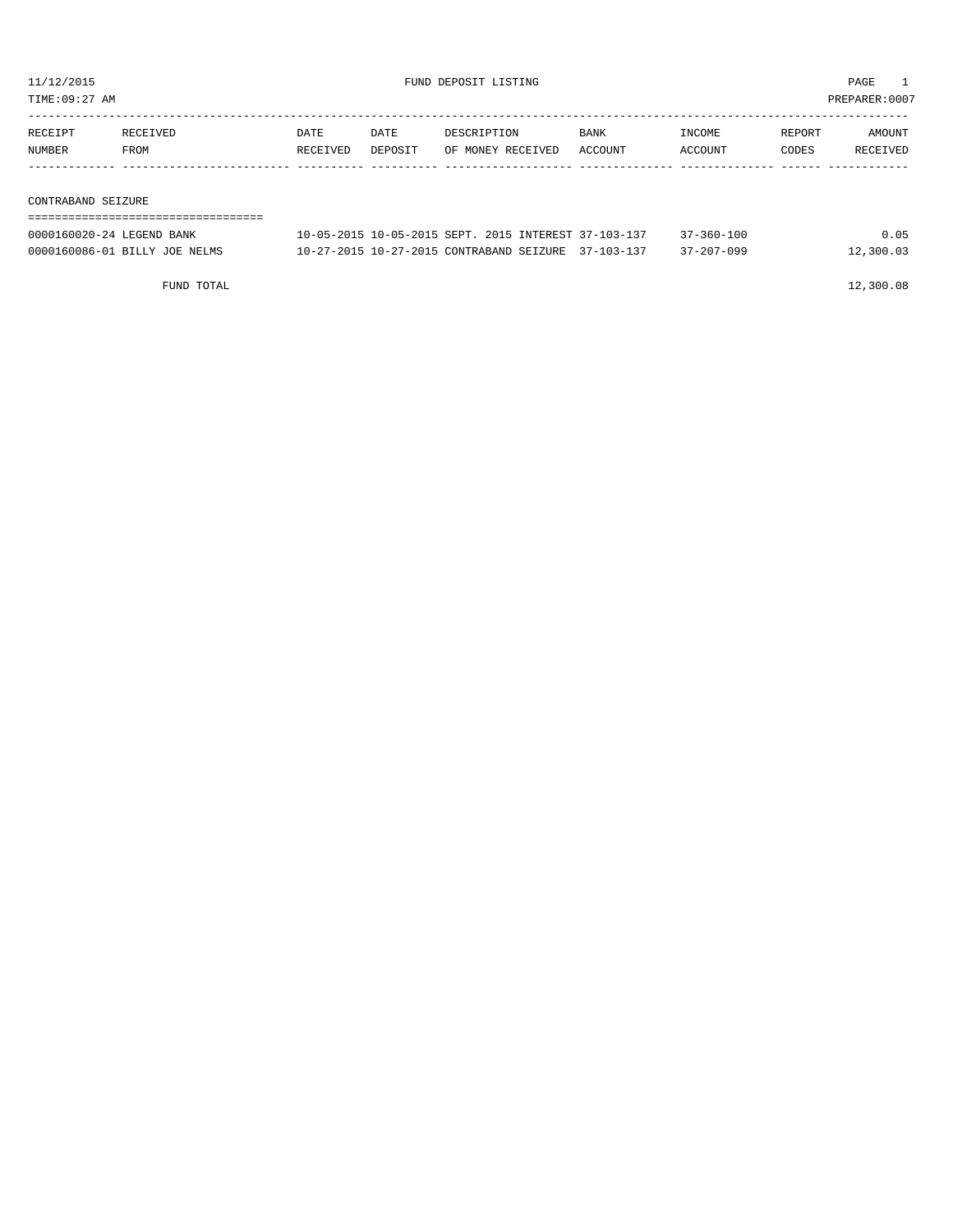TIME:09:27 AM PREPARER:0007

| RECEIPT | RECEIVED | DATE     | DATE    | DESCRIPTION       | <b>BANK</b> | INCOME         | REPORT | AMOUNT   |
|---------|----------|----------|---------|-------------------|-------------|----------------|--------|----------|
| NUMBER  | FROM     | RECEIVED | DEPOSIT | OF MONEY RECEIVED | ACCOUNT     | <b>ACCOUNT</b> | CODES  | RECEIVED |
|         |          |          |         |                   |             |                |        |          |

#### IHC CO-OP GIN

| 0000160010-06 TEXPOOL     |  |  | 10-01-2015 10-01-2015 SEPT 2015 INTEREST 38-103-175  | $38 - 360 - 100$ | .32     |
|---------------------------|--|--|------------------------------------------------------|------------------|---------|
| 0000160020-16 LEGEND BANK |  |  | 10-05-2015 10-05-2015 SEPT, 2015 INTEREST 38-103-100 | $38 - 360 - 100$ | ີ . 0 2 |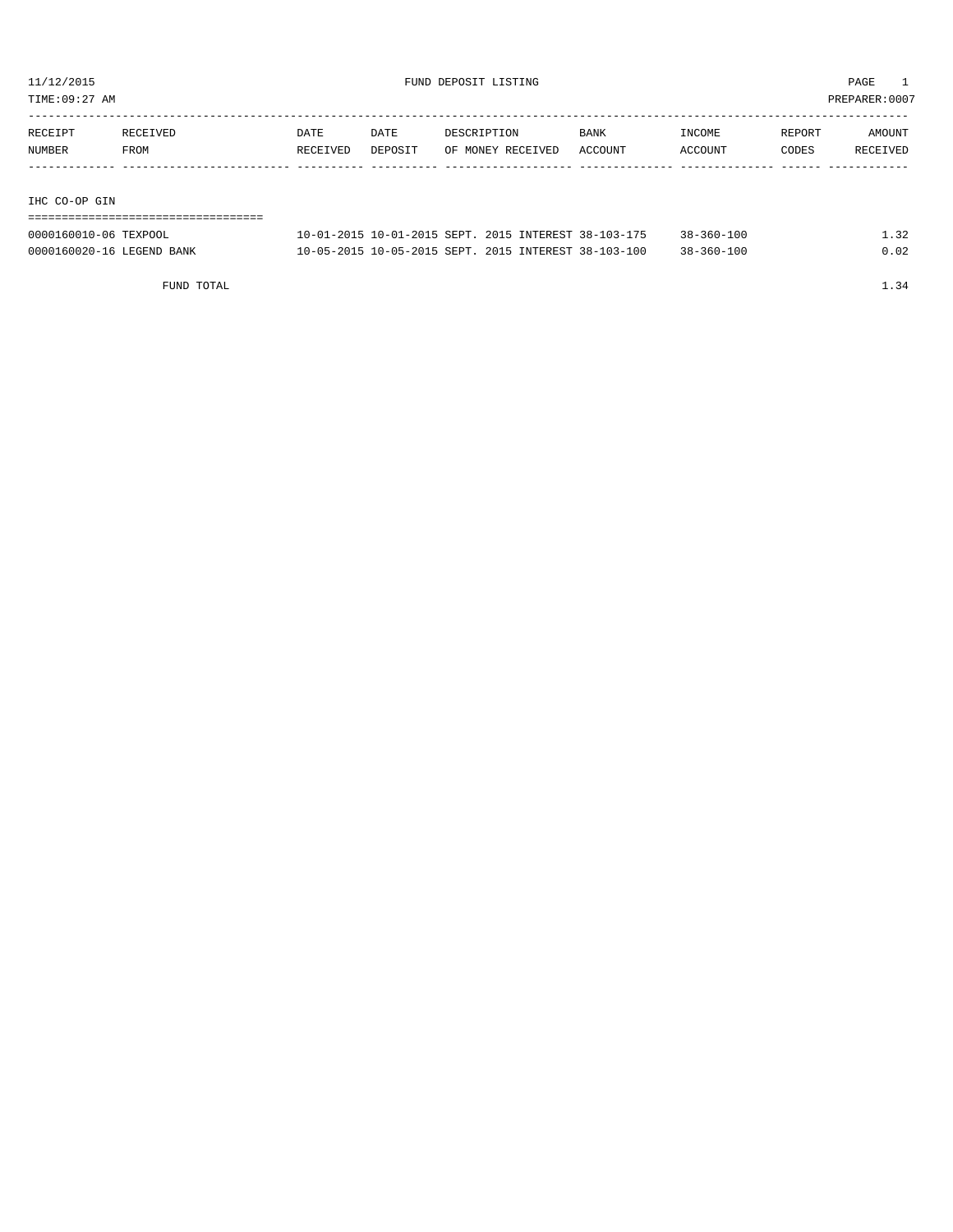TIME:09:27 AM PREPARER:0007

| RECEIPT | RECEIVED | DATE     | DATE    | DESCRIPTION       | <b>BANK</b> | INCOME  | REPORT | AMOUNT   |
|---------|----------|----------|---------|-------------------|-------------|---------|--------|----------|
| NUMBER  | FROM     | RECEIVED | DEPOSIT | OF MONEY RECEIVED | ACCOUNT     | ACCOUNT | CODES  | RECEIVED |
|         |          |          |         |                   |             |         |        |          |
|         |          |          |         |                   |             |         |        |          |

# IHC B.R. COOPER

| 0000160010-07 TEXPOOL     | 10-01-2015 10-01-2015 SEPT, 2015 INTEREST 39-103-175 | 39-360-100 | 0.42 |
|---------------------------|------------------------------------------------------|------------|------|
| 0000160020-17 LEGEND BANK | 10-05-2015 10-05-2015 SEPT, 2015 INTEREST 39-103-100 | 39-360-100 | 0.67 |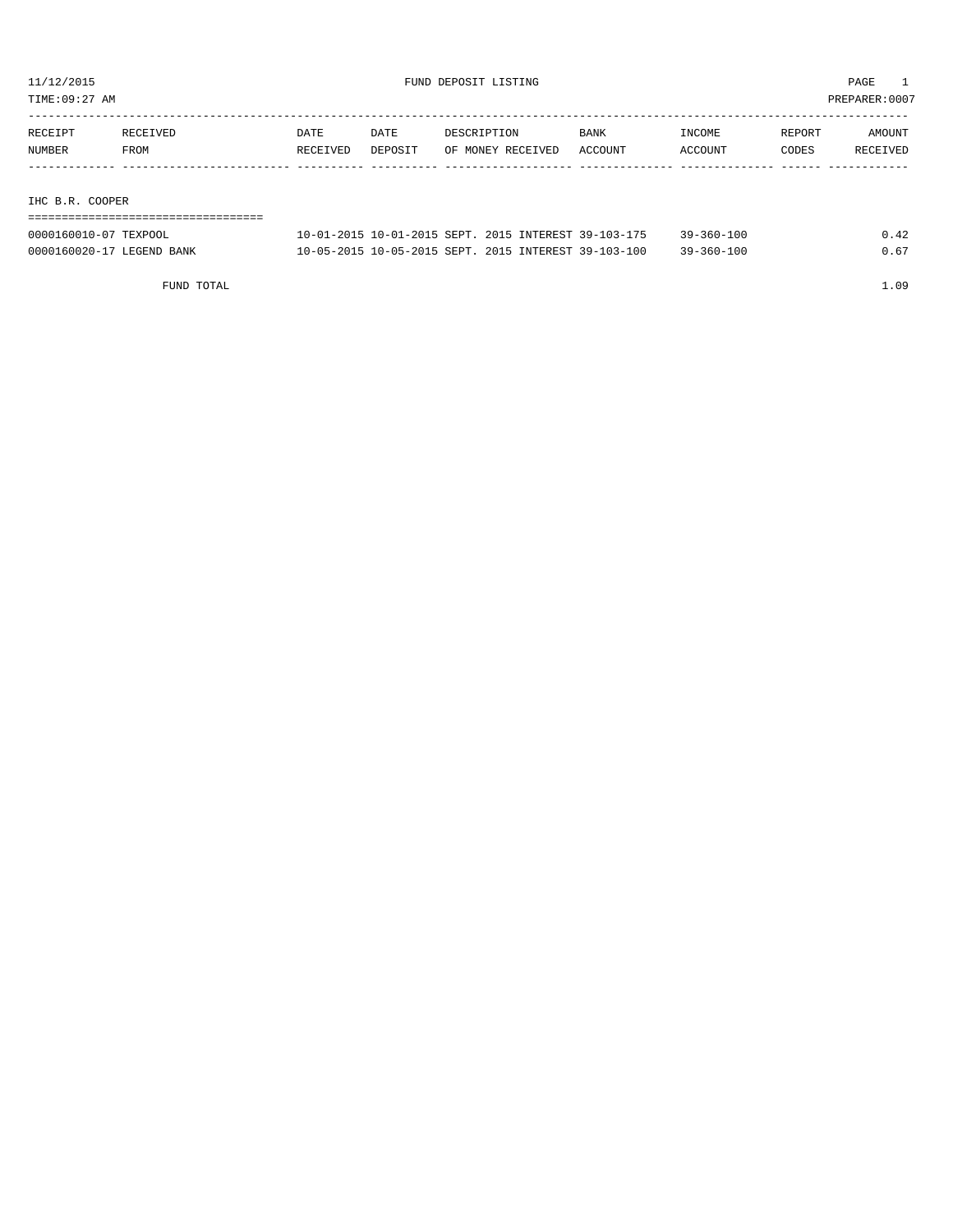TIME:09:27 AM PREPARER:0007

| RECEIPT | RECEIVED | DATE     | DATE    | DESCRIPTION       | <b>BANK</b> | INCOME  | REPORT | AMOUNT   |
|---------|----------|----------|---------|-------------------|-------------|---------|--------|----------|
| NUMBER  | FROM     | RECEIVED | DEPOSIT | OF MONEY RECEIVED | ACCOUNT     | ACCOUNT | CODES  | RECEIVED |
|         |          |          |         |                   |             |         |        |          |

COURT RECORDS PRESERVATION

===================================

| 0000160020-18 LEGEND BANK | 10-05-2015 10-05-2015 SEPT. 2015 INTEREST 52-103-100 |  | $52 - 360 - 100$ |  |
|---------------------------|------------------------------------------------------|--|------------------|--|
|                           |                                                      |  |                  |  |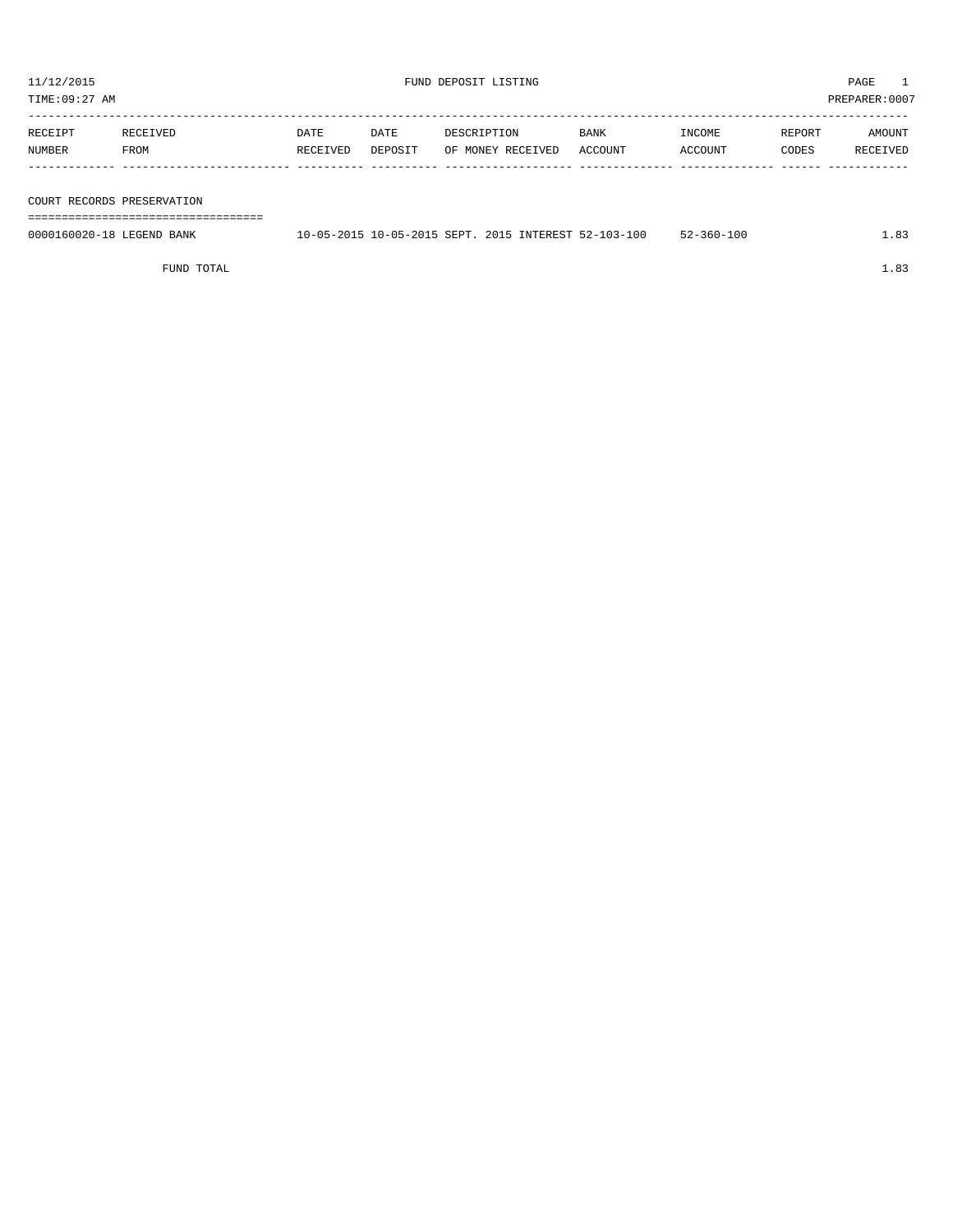TIME:09:27 AM PREPARER:0007

| RECEIPT | RECEIVED | DATE     | DATE    | DESCRIPTION       | <b>BANK</b> | INCOME  | REPORT | AMOUNT   |
|---------|----------|----------|---------|-------------------|-------------|---------|--------|----------|
| NUMBER  | FROM     | RECEIVED | DEPOSIT | OF MONEY RECEIVED | ACCOUNT     | ACCOUNT | CODES  | RECEIVED |
|         |          |          |         |                   |             |         |        |          |

# F C SHERIFF FORFEITURE

===================================

| 0000160020-25 LEGEND BANK | 10-05-2015 10-05-2015 SEPT. 2015 INTEREST 56-103-156 |  | 56-360-100 | .22 |
|---------------------------|------------------------------------------------------|--|------------|-----|
|                           |                                                      |  |            |     |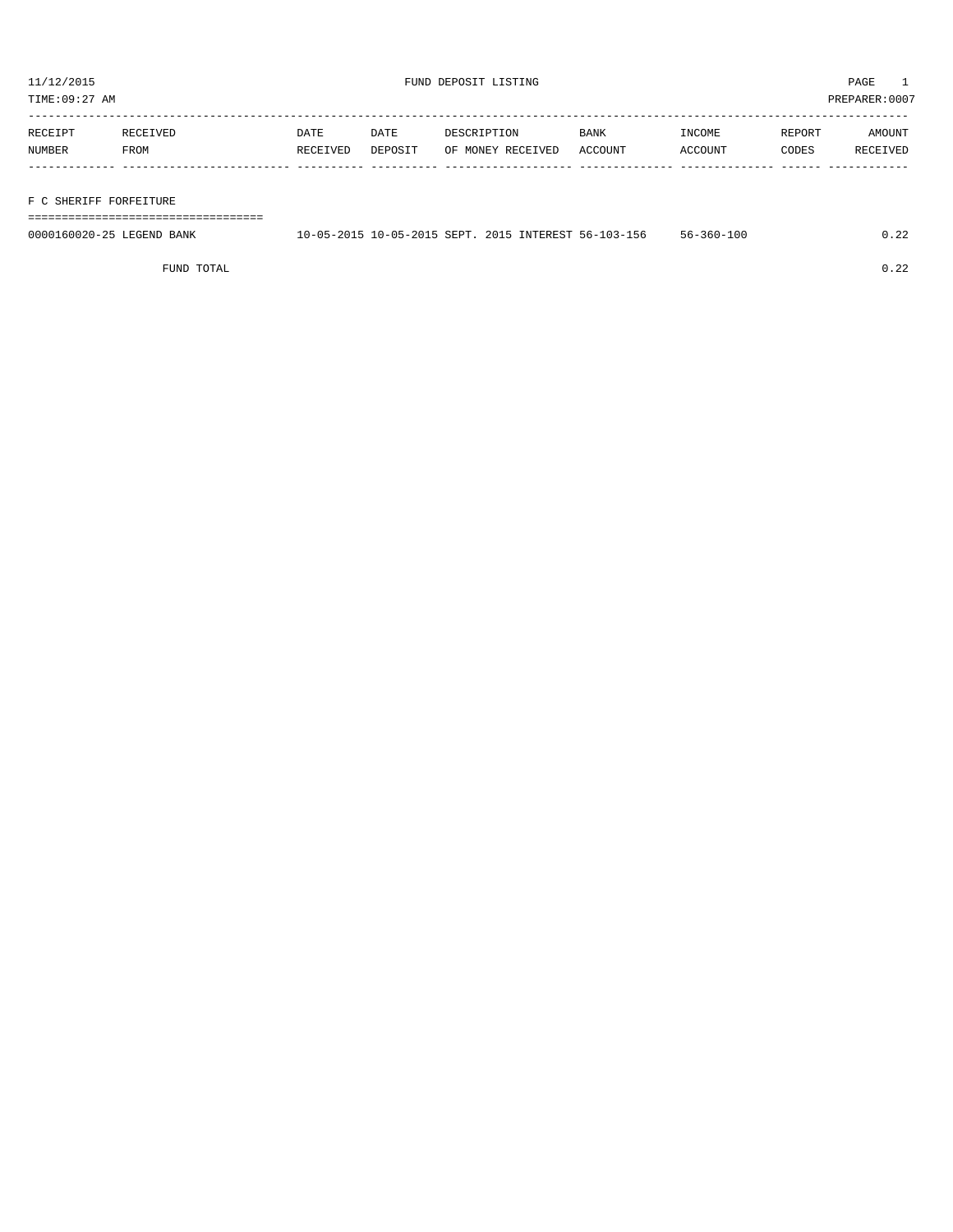TIME:09:27 AM PREPARER:0007 ----------------------------------------------------------------------------------------------------------------------------------- RECEIPT RECEIVED DATE DATE DESCRIPTION BANK INCOME REPORT AMOUNT NUMBER FROM RECEIVED DEPOSIT OF MONEY RECEIVED ACCOUNT ACCOUNT CODES RECEIVED ------------- ------------------------- ---------- ---------- ------------------- -------------- -------------- ------ ------------

DRUG COURT PROGRAM

===================================

| 0000160020-19 LEGEND BANK | 10-05-2015 10-05-2015 SEPT. 2015 INTEREST 59-103-100 | $59 - 360 - 100$ | $\sim$ $\sim$<br>. . 60 |
|---------------------------|------------------------------------------------------|------------------|-------------------------|
|                           |                                                      |                  |                         |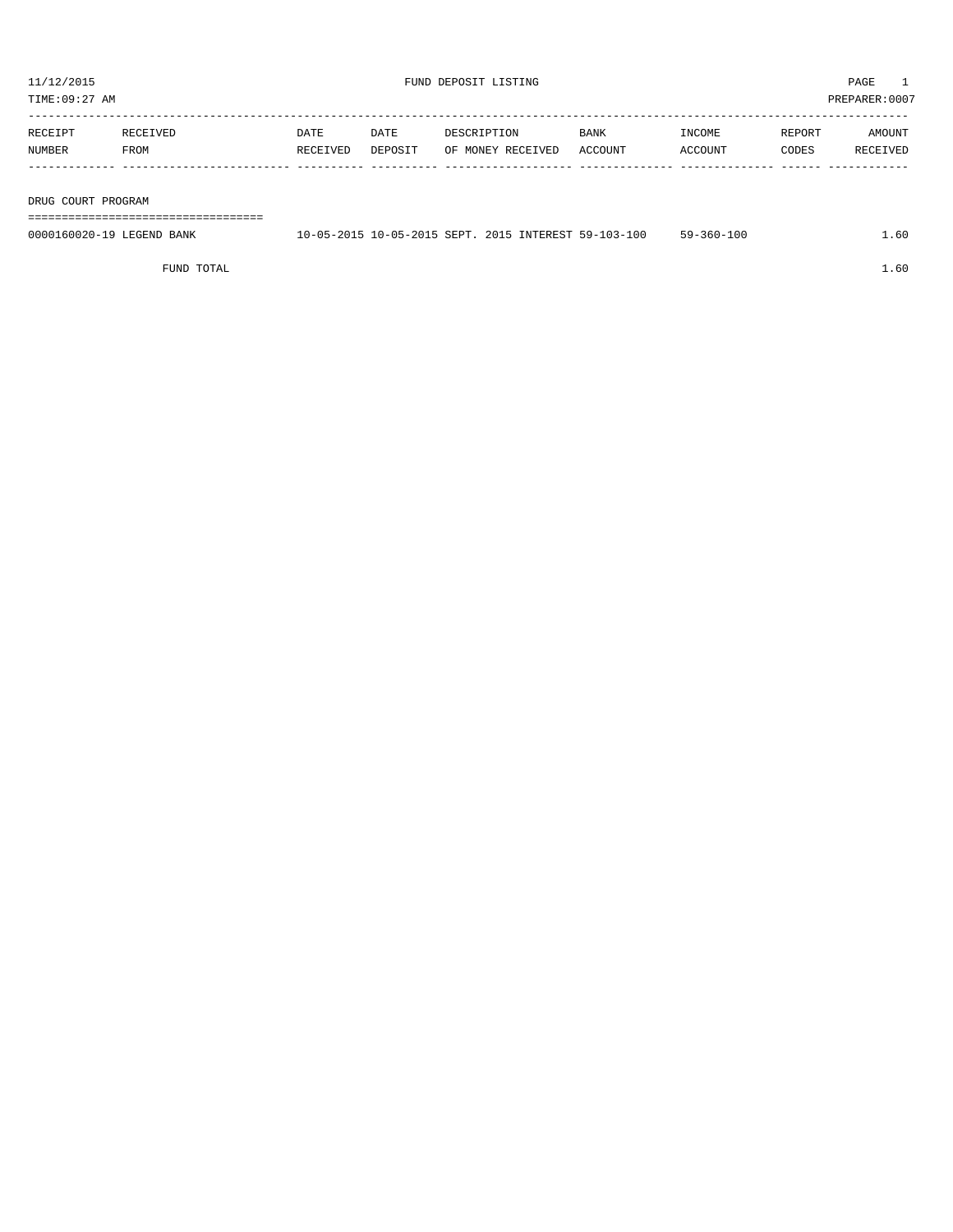TIME:09:27 AM PREPARER:0007

| RECEIPT           | RECEIVED | DATE     | DATE    | DESCRIPTION       | BANK    | INCOME  | REPORT | AMOUNT   |
|-------------------|----------|----------|---------|-------------------|---------|---------|--------|----------|
| NUMBER            | FROM     | RECEIVED | DEPOSIT | OF MONEY RECEIVED | ACCOUNT | ACCOUNT | CODES  | RECEIVED |
|                   |          |          |         |                   |         |         |        |          |
|                   |          |          |         |                   |         |         |        |          |
| RIGHT OF WAY FUND |          |          |         |                   |         |         |        |          |

| 0000160010-08 TEXPOOL     | 10-01-2015 10-01-2015 SEPT, 2015 INTEREST 70-103-175 | 70-360-100 | 9.21 |
|---------------------------|------------------------------------------------------|------------|------|
| 0000160020-20 LEGEND BANK | 10-05-2015 10-05-2015 SEPT, 2015 INTEREST 70-103-100 | 70-360-100 | 1.48 |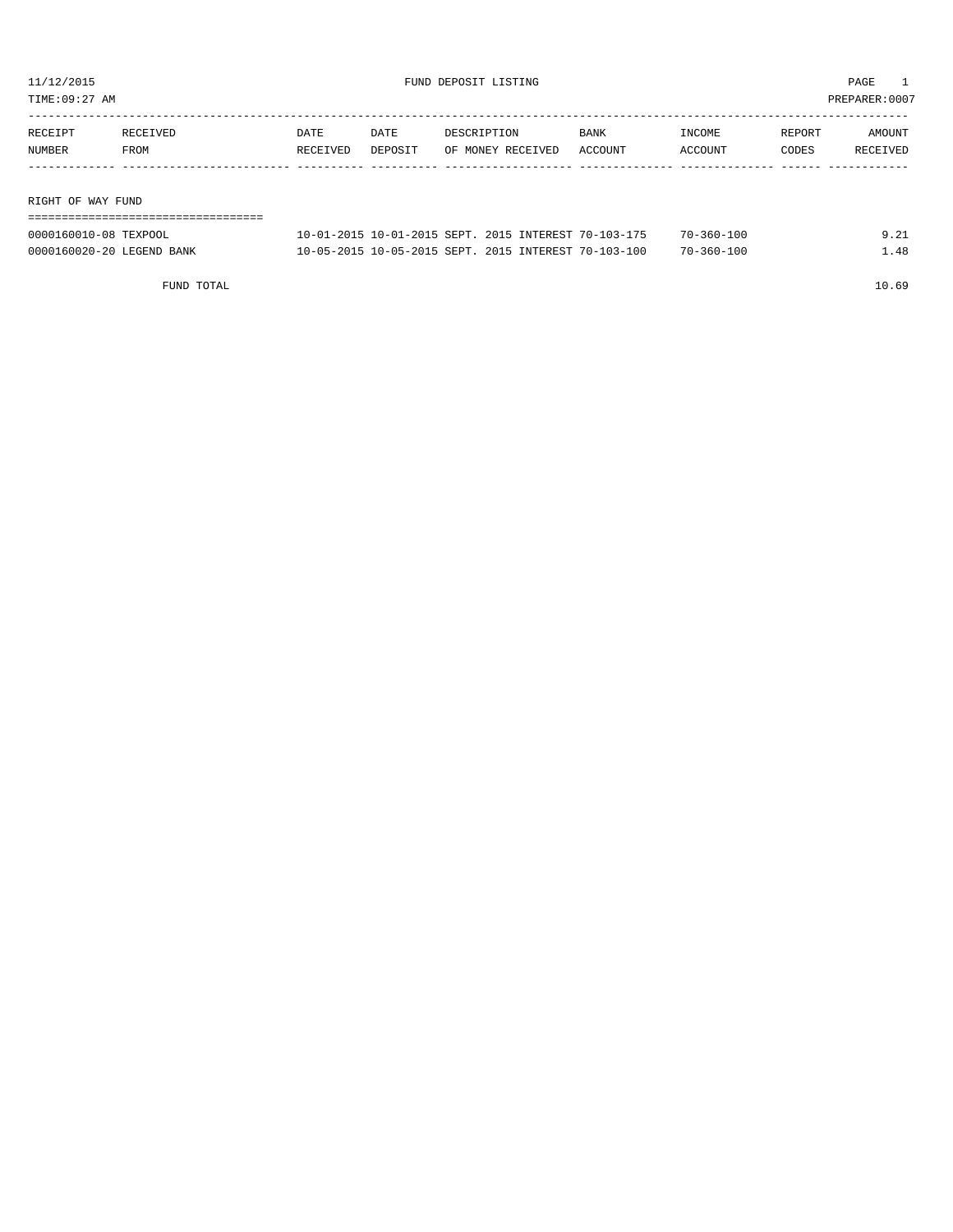11/12/2015 FUND DEPOSIT LISTING PAGE 1

| RECEIPT | <b>TEIVED</b> | DATE     | DATE    | PESCRIPTION          | <b>BANK</b>    | INCOME  | REPORT | AMOUNT        |
|---------|---------------|----------|---------|----------------------|----------------|---------|--------|---------------|
| NUMBER  | FROM          | RECEIVED | DEPOSIT | RECEIVED<br>OF MONEY | <b>ACCOUNT</b> | ACCOUNT | ~ODES  | TVEF<br>RECE. |
|         |               |          |         |                      |                |         |        |               |

#### JUVENILE PROBATION

| ==================================== |                                                            |                  |       |
|--------------------------------------|------------------------------------------------------------|------------------|-------|
| 0000160060-01 JUVENILE PROBATION     | 10-20-2015 10-20-2015 PID-2115 - DEF. PRO 87-103-187       | $87 - 340 - 575$ | 75.00 |
| 0000160061-01 JUVENILE PROBATION     | $10-20-2015$ $10-20-2015$ PID-2128 - DEF. PRO 87-103-187   | $87 - 340 - 575$ | 20.00 |
| 0000160062-02 JUVENILE PROBATION     | 10-20-2015 10-20-2015 PID-2066 - PROB. FE 87-103-187       | $87 - 340 - 575$ | 50.00 |
| 0000160078-01 JUVENILE PROBATION     | $10-26-2015$ $10-26-2015$ PID-2069 - DEF. PRO 87-103-187   | $87 - 340 - 575$ | 10.00 |
| 0000160079-01 JUVENILE PROBATION     | 10-26-2015 10-26-2015 PID-2119- DEF. PROS 87-103-187       | $87 - 340 - 575$ | 15.00 |
| 0000160080-01 JUVENILE PROBATION     | $10-26-2015$ $10-26-2015$ PID- $2128$ - DEF. PR 87-103-187 | $87 - 340 - 575$ | 10.00 |
|                                      |                                                            |                  |       |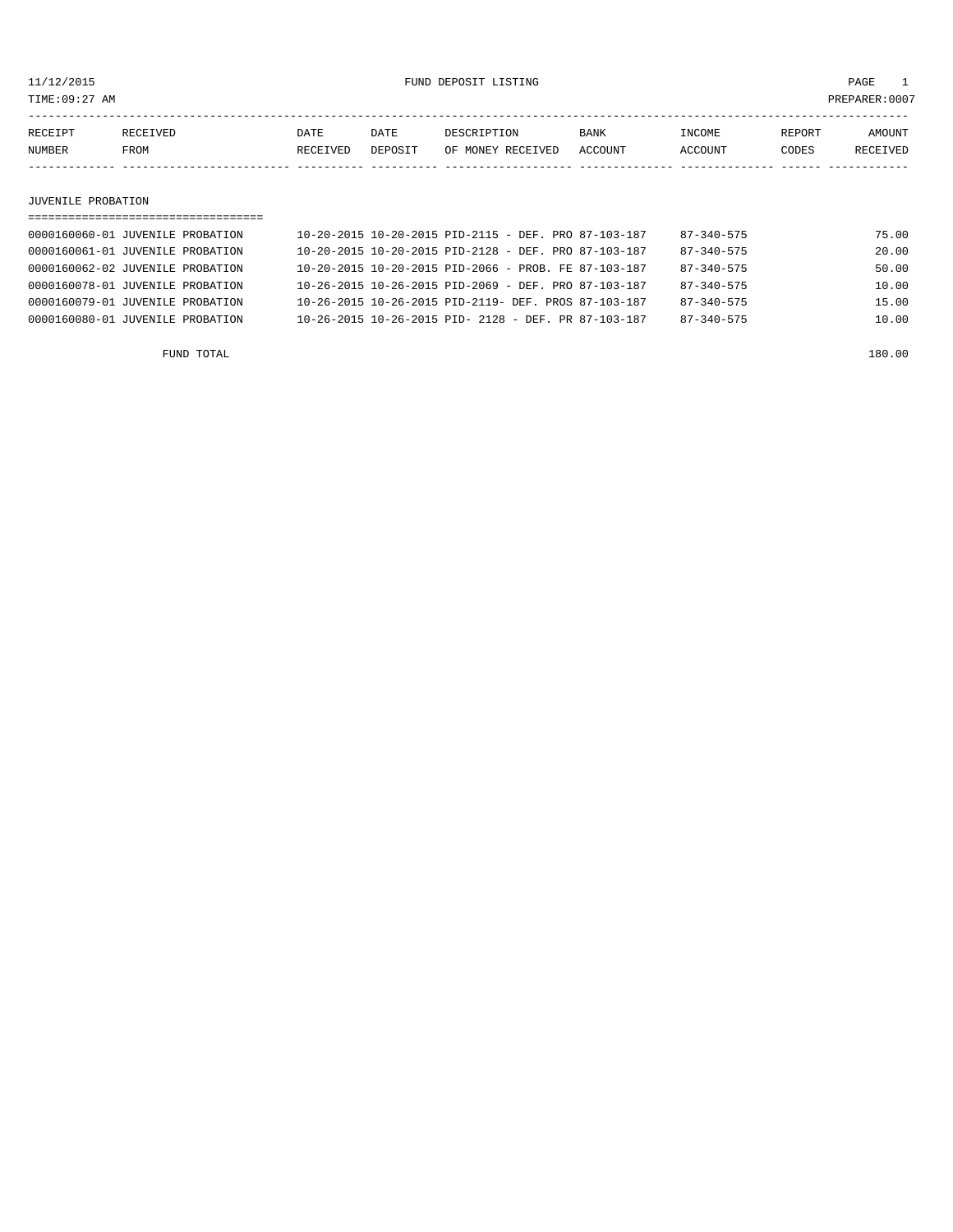11/12/2015 FUND DEPOSIT LISTING PAGE 1

| RECEIPT | <b>RECEIVED</b> | DATE            | DATE    | DESCRIPTION       | <b>BANK</b> | INCOME  | REPORT | AMOUNT          |
|---------|-----------------|-----------------|---------|-------------------|-------------|---------|--------|-----------------|
| NUMBER  | FROM            | <b>RECEIVED</b> | DEPOSIT | OF MONEY RECEIVED | ACCOUNT     | ACCOUNT | CODES  | <b>RECEIVED</b> |
|         |                 |                 |         |                   |             |         |        |                 |

## TEXAS JUVENILE JUSTICE DEPT.

| 0000160020-26 LEGEND BANK             | 10-05-2015 10-05-2015 SEPT, 2015 INTEREST 89-103-992  | $89 - 360 - 189$ | 0.49       |
|---------------------------------------|-------------------------------------------------------|------------------|------------|
| $0000160035 - 01$ T.J.J.D.            | 10-13-2015 10-13-2015 REC. 1ST & 2ND PAYM 89-103-993  | 89-330-915       | 20,527.00  |
| $0000160035 - 02$ T.J.J.D.            | 10-13-2015 10-13-2015 REC. 1ST & 2ND PAYM 89-103-997  | $89 - 330 - 918$ | 2,520.00   |
| $0000160035 - 03$ T.J.J.D.            | 10-13-2015 10-13-2015 REC. 1ST & 2ND PAYM 89-103-994  | $89 - 330 - 916$ | 13,066.00  |
| $0000160035 - 04$ T.J.J.D.            | 10-13-2015 10-13-2015 REC. 1ST & 2ND PAYM 89-103-998  | $89 - 330 - 919$ | 2,808.00   |
| $0000160035 - 05$ T.J.J.D.            | 10-13-2015 10-13-2015 REC. 1ST & 2ND PAYM 89-103-996  | $89 - 330 - 917$ | 2,393.00   |
| 0000160040-01 FANNIN COUNTY OPERATING | 10-13-2015 10-13-2015 FY 16 LOCAL FUNDING 89-103-995  | $89 - 370 - 995$ | 127,000.00 |
| 0000160062-01 JUVENILE PROBATION      | 10-20-2015 10-20-2015 PID-2066 - COUNSELI 89-103-998  | $89 - 594 - 414$ | 210.00     |
| $0000160076 - 01$ GOVERNOR - FISCAL   | 10-26-2015 10-26-2015 STRUCTURED FAMILY<br>89-103-689 | $89 - 330 - 908$ | 12,500.00  |

FUND TOTAL 181,024.49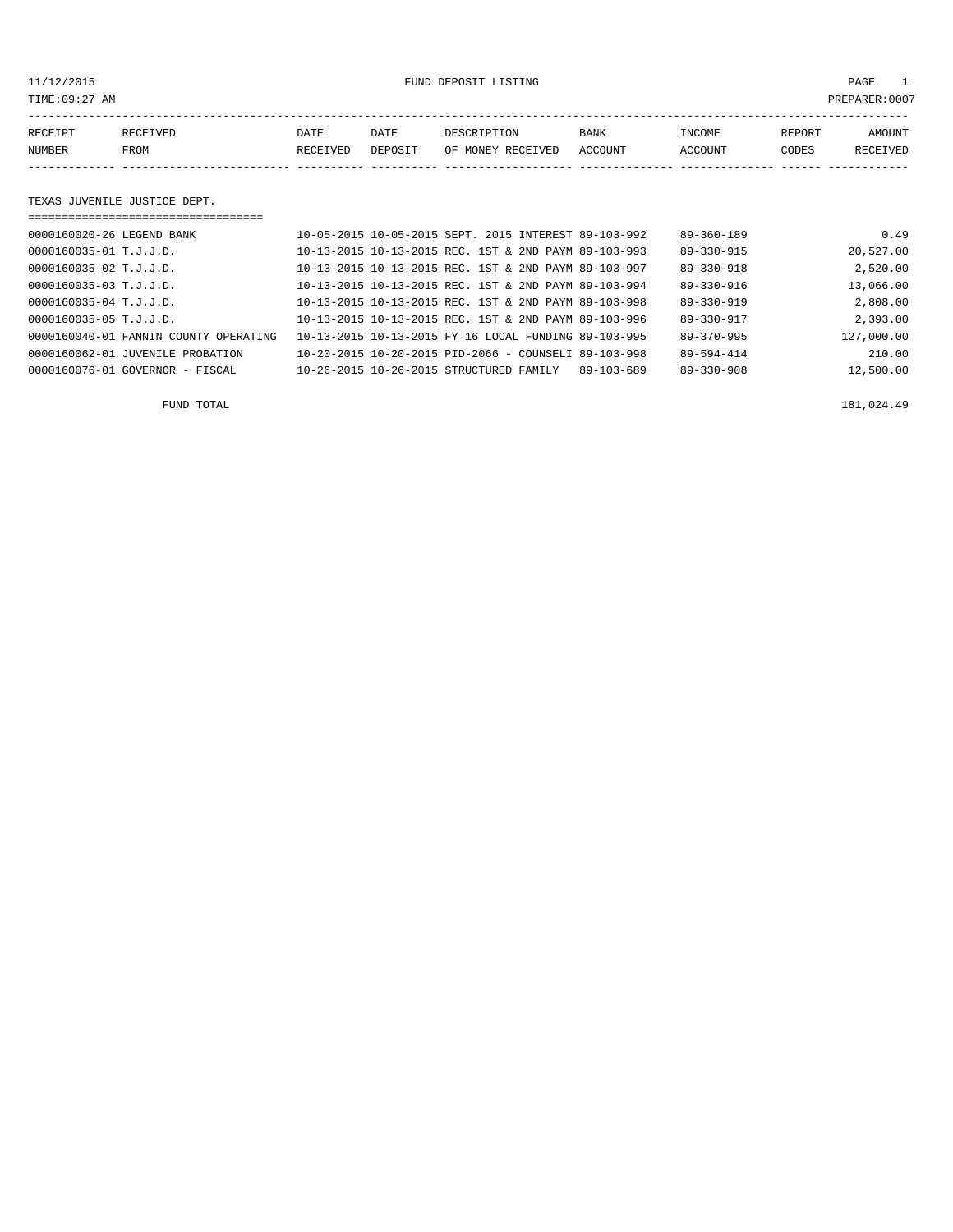TIME:09:27 AM PREPARER:0007

| RECEIPT | <b>RECEIVED</b> | DATE     | DATE    | DESCRIPTION       | <b>BANK</b> | INCOME         | REPORT       | AMOUNT   |
|---------|-----------------|----------|---------|-------------------|-------------|----------------|--------------|----------|
| NUMBER  | FROM            | RECEIVED | DEPOSIT | OF MONEY RECEIVED | ACCOUNT     | <b>ACCOUNT</b> | <b>CODES</b> | RECEIVED |
|         |                 |          |         |                   |             |                |              |          |

#### STATZER FUND

| ------------------------------ |                                                      |                  |      |
|--------------------------------|------------------------------------------------------|------------------|------|
| 0000160010-09 TEXPOOL          | 10-01-2015 10-01-2015 SEPT. 2015 INTEREST 92-103-175 | $92 - 360 - 100$ | 2.73 |
| 0000160020-21 LEGEND BANK      | 10-05-2015 10-05-2015 SEPT, 2015 INTEREST 92-103-100 | 92-360-100       | 0.20 |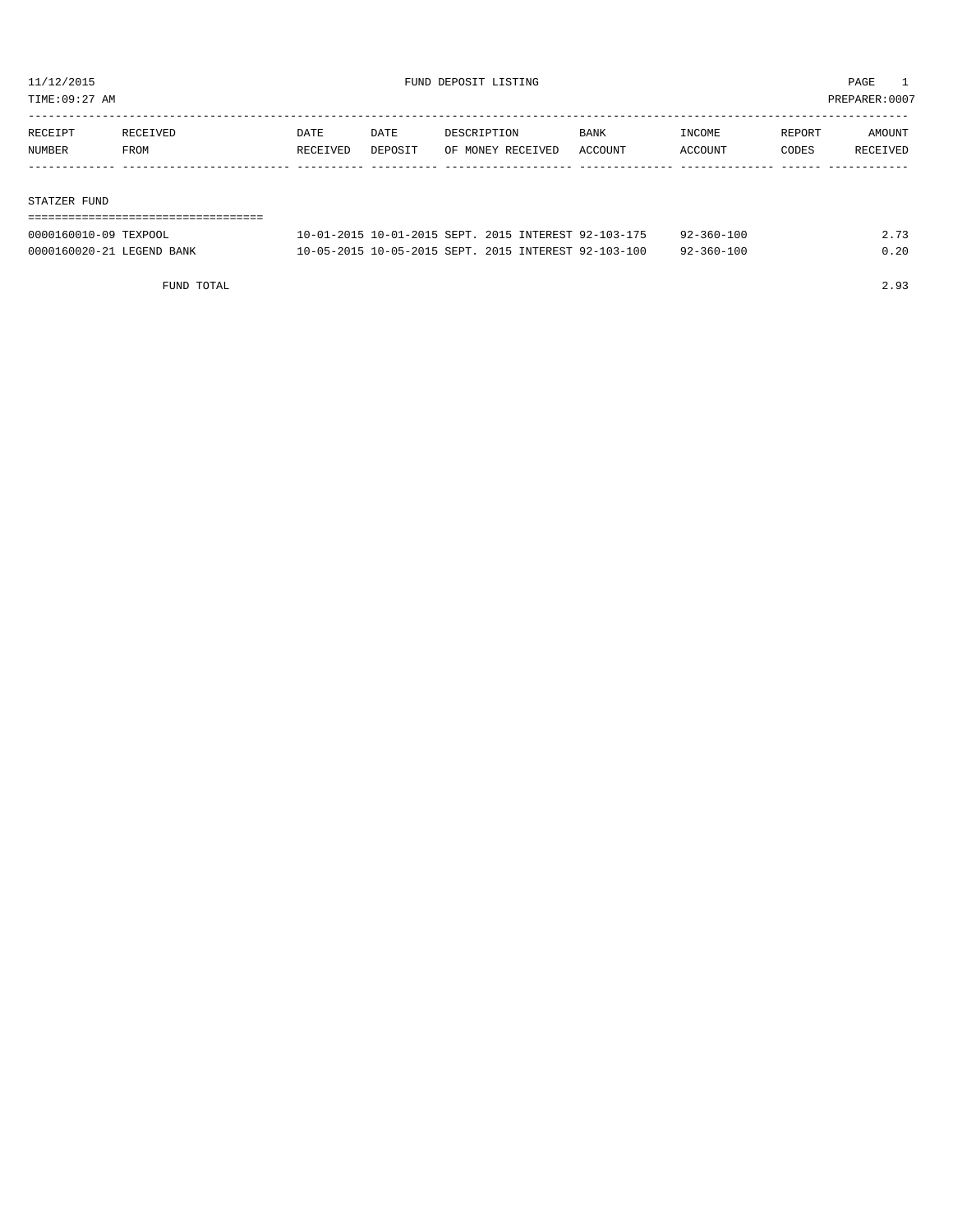TIME:09:27 AM PREPARER:0007

| RECEIPT | <b>RECEIVED</b> | DATE     | DATE    | DESCRIPTION       | <b>BANK</b> | <b>TNCOME</b> | REPORT | AMOUNT          |
|---------|-----------------|----------|---------|-------------------|-------------|---------------|--------|-----------------|
| NUMBER  | FROM            | RECEIVED | DEPOSIT | OF MONEY RECEIVED | ACCOUNT     | ACCOUNT       | CODES  | <b>RECEIVED</b> |
|         |                 |          |         |                   |             |               |        |                 |

#### PAYROLL

| ------------------------------------<br>----------------------------------- |                                      |                  |                  |        |
|-----------------------------------------------------------------------------|--------------------------------------|------------------|------------------|--------|
| 0000160013-01 APRIL HARRISON                                                | 10-05-2015 10-05-2015 COBRA - DENTAL | $95 - 100 - 100$ | 95-370-130       | 68.34  |
| 0000160022-01 BETH DYER                                                     | 10-07-2015 10-07-2015 OCT. '15 COBRA | 95-100-100       | $95 - 370 - 130$ | 752.86 |